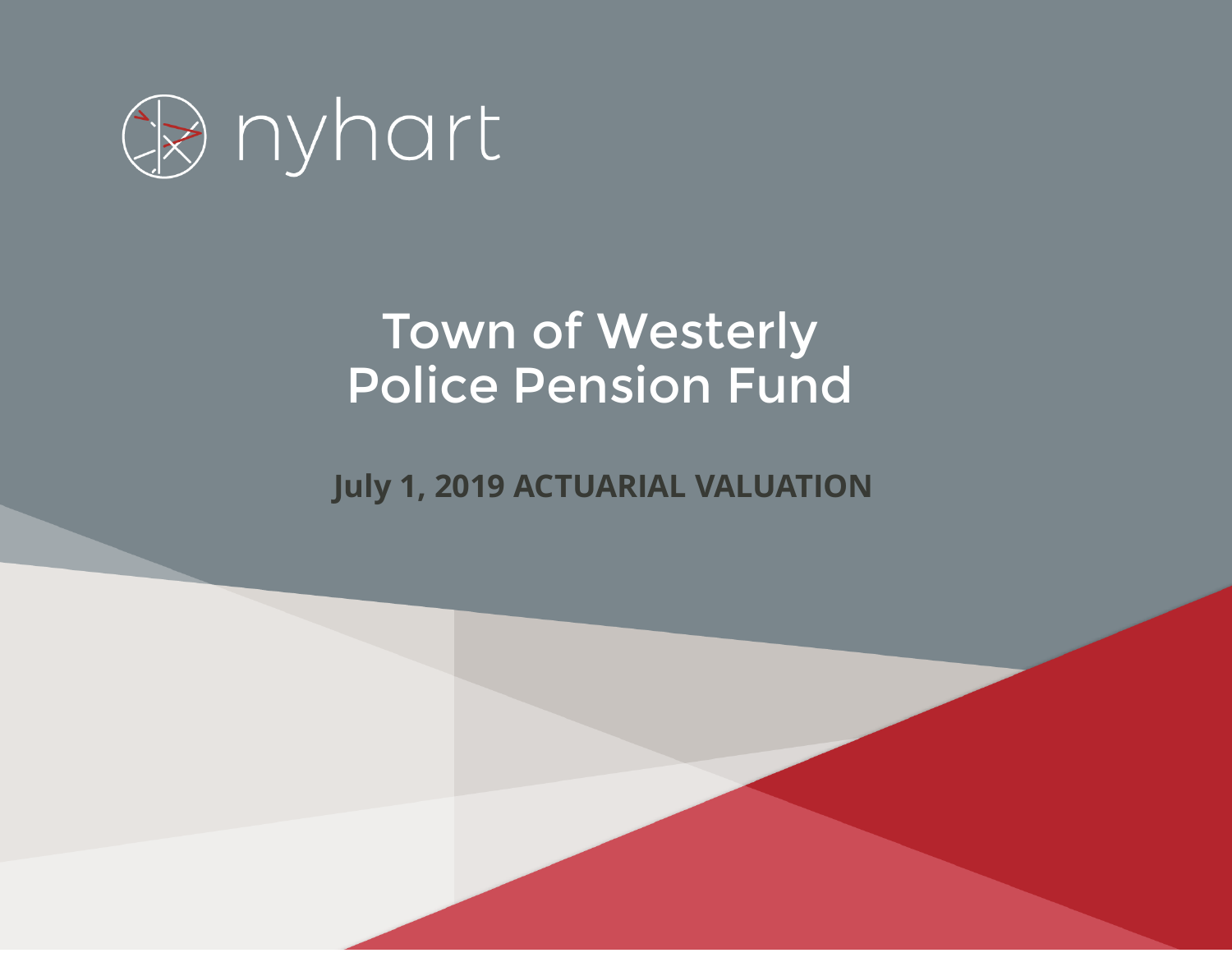|                                                                       | <b>Table of Contents</b> |  |
|-----------------------------------------------------------------------|--------------------------|--|
| <b>Actuarial Certification</b>                                        | 3                        |  |
| <b>Executive Summary</b>                                              | 5                        |  |
| <b>Summary Results</b>                                                | 5                        |  |
| Changes Since Prior Valuation and Key Notes                           | 6                        |  |
| Valuation Summary                                                     | $\overline{7}$           |  |
| Identification of Risks                                               | 8                        |  |
| Plan Maturity Measures                                                | 9                        |  |
| <b>Assets and Liabilities</b>                                         | 10                       |  |
| Present Value of Future Benefits                                      | 10                       |  |
| <b>Entry Age Accrued Liability</b>                                    | 11                       |  |
| Asset Information                                                     | 12                       |  |
| Reconciliation of Gain/Loss                                           | 14                       |  |
| <b>Contribution Requirements</b>                                      | 15                       |  |
| Development of Actuarial Recommended Contribution                     | 15                       |  |
| <b>Demographic Information</b>                                        | 16                       |  |
| <b>Participant Reconciliation</b>                                     | 18                       |  |
| <b>Plan Provisions</b>                                                | 20                       |  |
| <b>Actuarial Assumptions</b>                                          | 22                       |  |
| <b>Other Measurements</b>                                             | 25                       |  |
| Actuarial Recommended Contribution for Plan Year Ending June 30, 2021 | 26                       |  |

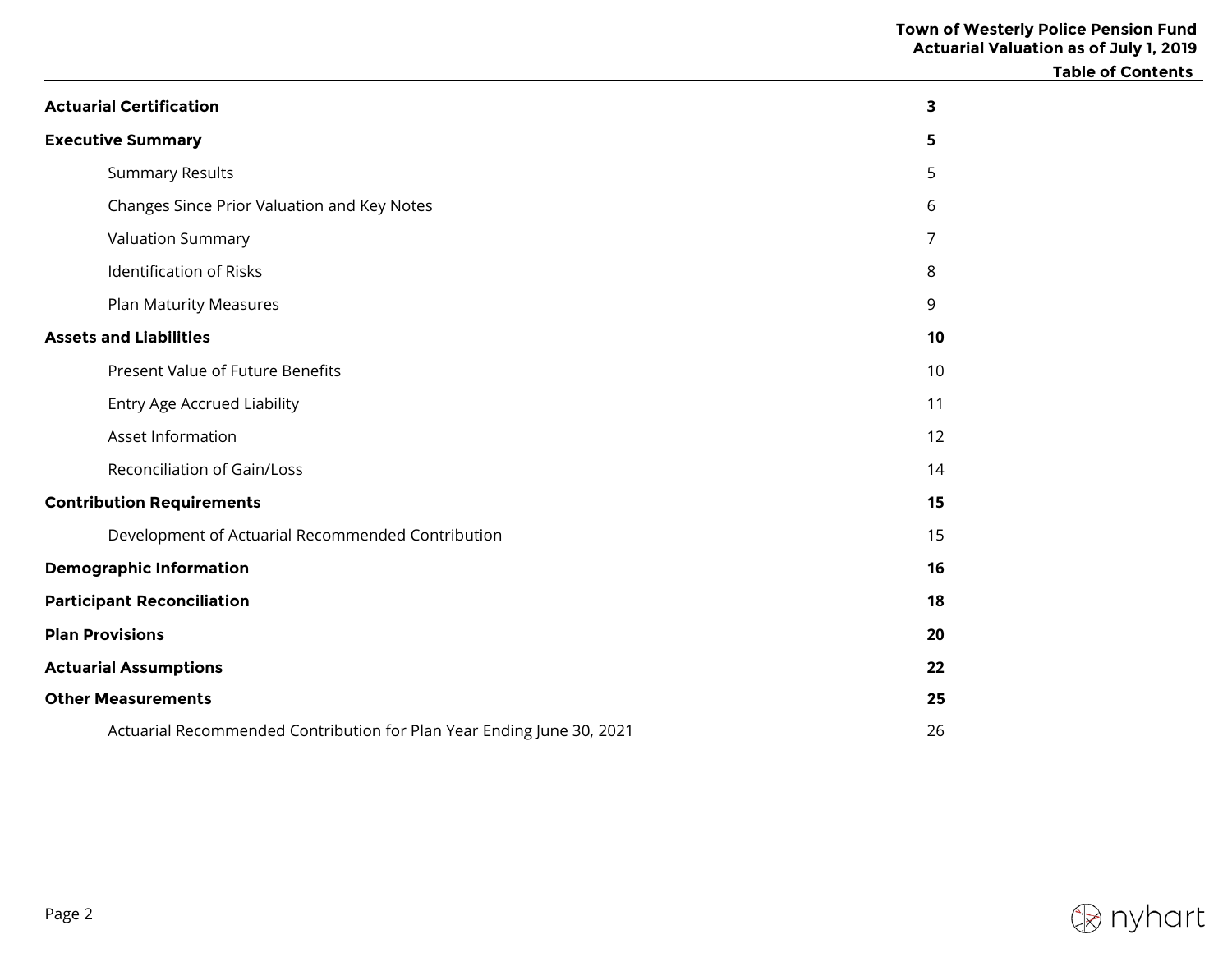At the request of the plan sponsor, this report summarizes the actuarial results of the Town of Westerly Police Pension Fund as of July 1, 2019. The purpose of this report is to communicate the following results of the valuation:

- Funded Status;
- Determine Actuarial Recommended Contribution for plan year ending June 30, 2020; and
- Determine Actuarial Recommended Contribution for plan year ending June 30, 2021.

This report has been prepared in accordance with the applicable Federal and State laws. Consequently, it may not be appropriate for other purposes. Please contact Nyhart prior to disclosing this report to any other party or relying on its content for any purpose other than that explained above. Failure to do so may result in misrepresentation or misinterpretation of this report.

The results in this report were prepared using information provided to us by other parties. The census and asset information has been provided to us by the employer. We have reviewed the provided data for reasonableness when compared to prior information provided, but have not audited the data. Where relevant data may be missing, we have made assumptions we believe to be reasonable. We are not aware of any significant issues with and have relied on the data provided. Any errors in the data provided may result in a different result than those provided in this report. A summary of the data used in the valuation is included in this report.

The actuarial assumptions and methods were chosen by the employer. In our opinion, all actuarial assumptions and methods are individually reasonable and in combination represent our best estimate of anticipated experience of the plan. Future actuarial measurements may differ significantly from the current measurements presented in this report due to such factors as the following:

- plan experience differing from that anticipated by the economic or demographic assumptions;
- changes in economic or demographic assumptions;
- increases or decreases expected as part of the natural operation of the methodology used for these measurements (such as the end of an amortization period); and

• changes in plan provisions or applicable law.

We did not perform an analysis of the potential range of future measurements due to the limited scope of our engagement. This report has been prepared in accordance with generally accepted actuarial principles and practice.

Neither Nyhart nor any of its employees have any relationship with the plan or its sponsor which could impair or appear to impair the objectivity of this report. To the extent that this report or any attachment concerns tax matters, it is not intended to be used and cannot be used by a taxpayer for the purpose of avoiding penalties that may be imposed by law.

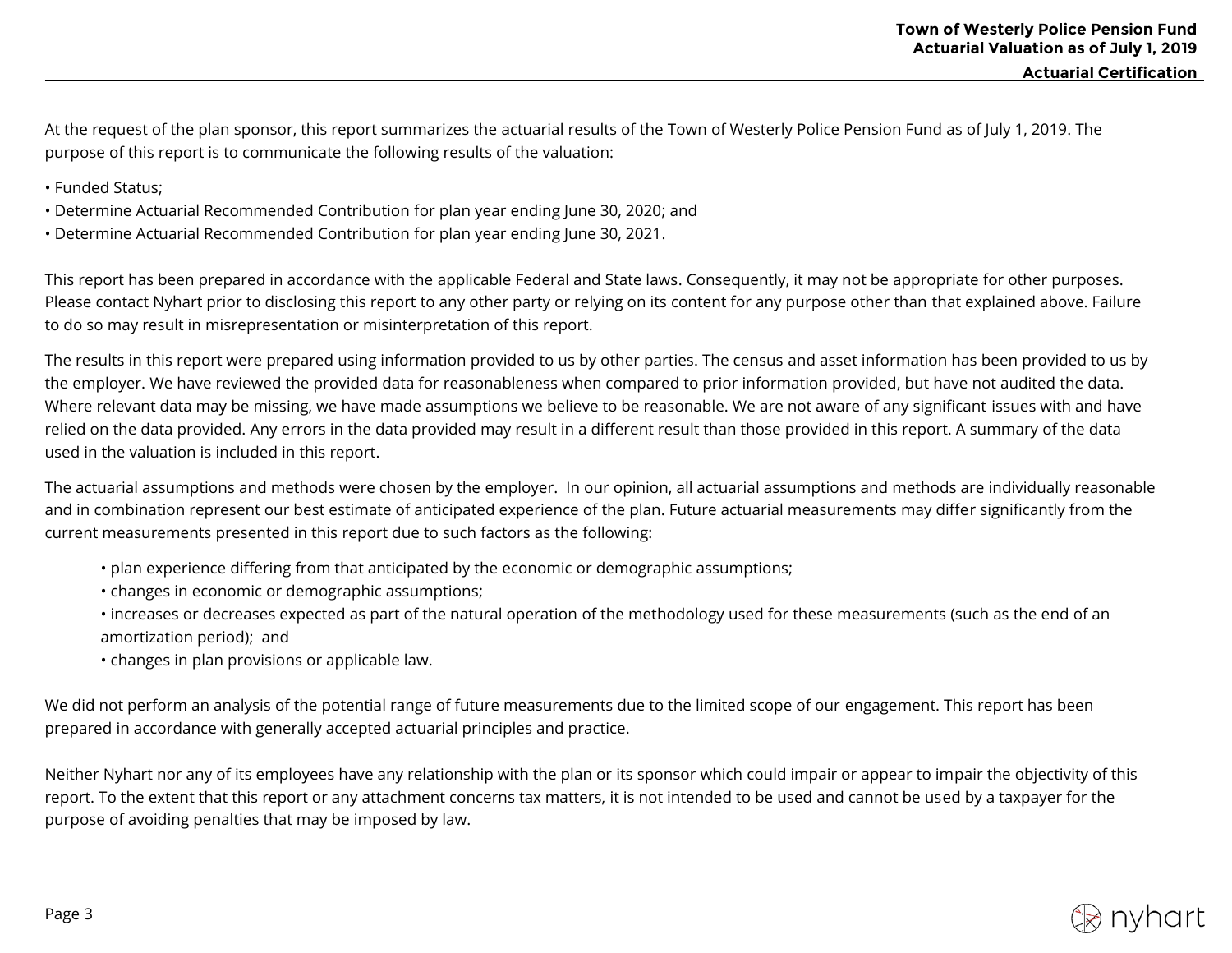The undersigned are compliant with the continuing education requirements of the Qualification Standards for Actuaries Issuing Statements of Actuarial Opinion in the United States and are available for any questions.

Nyhart

 $\mu_{\rm{z}}$ Elizabeth A. Wiley, FSA, EA Carter M Angell, FSA, EA, MAAA

12/13/2019 Date

nyhart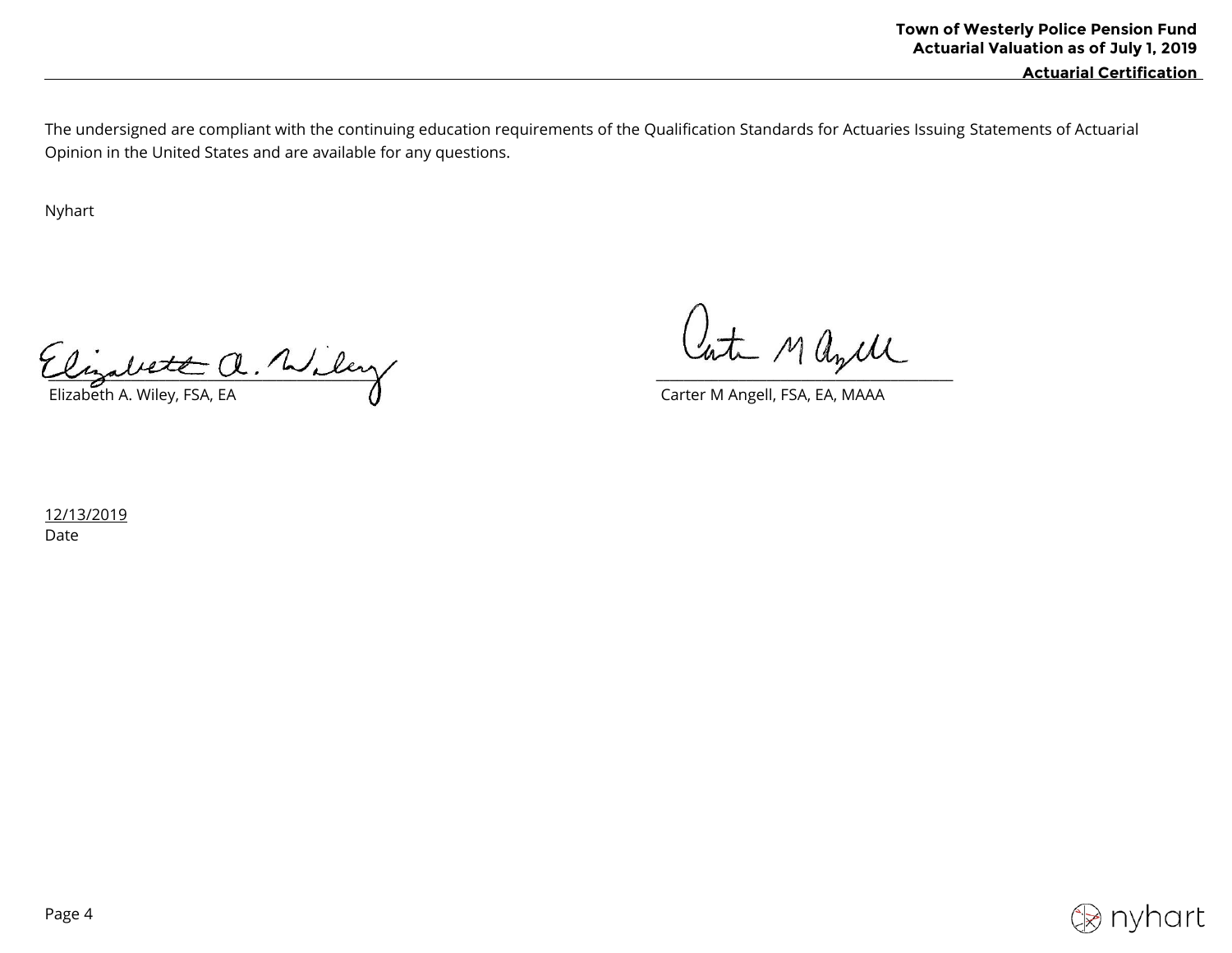**Executive Summary** 

## **Summary Results**

The actuarial valuation's primary purpose is to produce a scorecard measure displaying the funding progress of the plan toward the ultimate goal of paying benefits at retirement. The accrued liability is based on an entry age level percentage of pay.

| <b>Valuation Date</b>                              | July 1, 2017 | July 1, 2019 |                                |
|----------------------------------------------------|--------------|--------------|--------------------------------|
| <b>Funded Status Measures</b>                      |              |              |                                |
| Entry Age Accrued Liability                        | \$46,420,634 | \$52,873,279 | <b>History of Funded Ratio</b> |
| <b>Actuarial Value of Assets</b>                   | 32,963,763   | 38,010,559   | 100.0%                         |
| Unfunded Actuarial Accrued Liability (UAAL)        | 13,456,871   | 14,862,720   | 90.0%                          |
| Funded Percentage (AVA)                            | 71.0%        | 71.9%        | 80.0%                          |
| Funded Percentage (MVA)                            | 70.2%        | 72.3%        | 70.0%                          |
|                                                    |              |              | 60.0%                          |
| <b>Asset Performance</b>                           |              |              | 50.0%                          |
| Market Value of Assets (MVA)                       | \$32,601,961 | \$38,247,039 | 40.0%                          |
| Actuarial Value of Assets (AVA)                    | \$32,963,763 | \$38,010,559 | 30.0%                          |
| Actuarial Value/Market Value                       | 101.1%       | 99.4%        | 20.0%                          |
|                                                    |              |              | 10.0%                          |
| <b>Participant Information</b>                     |              |              | 0.0%                           |
| <b>Active Participants</b>                         | 48           | 45           | 2015<br>2027<br>2013<br>2019   |
| <b>Terminated Vested Participants</b>              |              |              |                                |
| Retirees, Beneficiaries, and Disabled Participants | 48           | 52           |                                |
| Total                                              | 97           | 98           |                                |
|                                                    |              |              |                                |

| <b>Cost Measures for Plan Year Ending:</b> | June 30, 2019 | June 30, 2020 | June 30, 2021 |
|--------------------------------------------|---------------|---------------|---------------|
| Actuarial Recommended Contribution         | \$1,636,400   | \$1,759,248   | \$1,786,470   |
| Actuarial Recommended Contribution (as a   |               |               |               |
| percentage of projected payroll)           | 42.3%         | 46.7%         | 44.9%         |
| <b>Total Payroll</b>                       | \$3,866,804   | \$3,768,316   | \$3,975,573   |

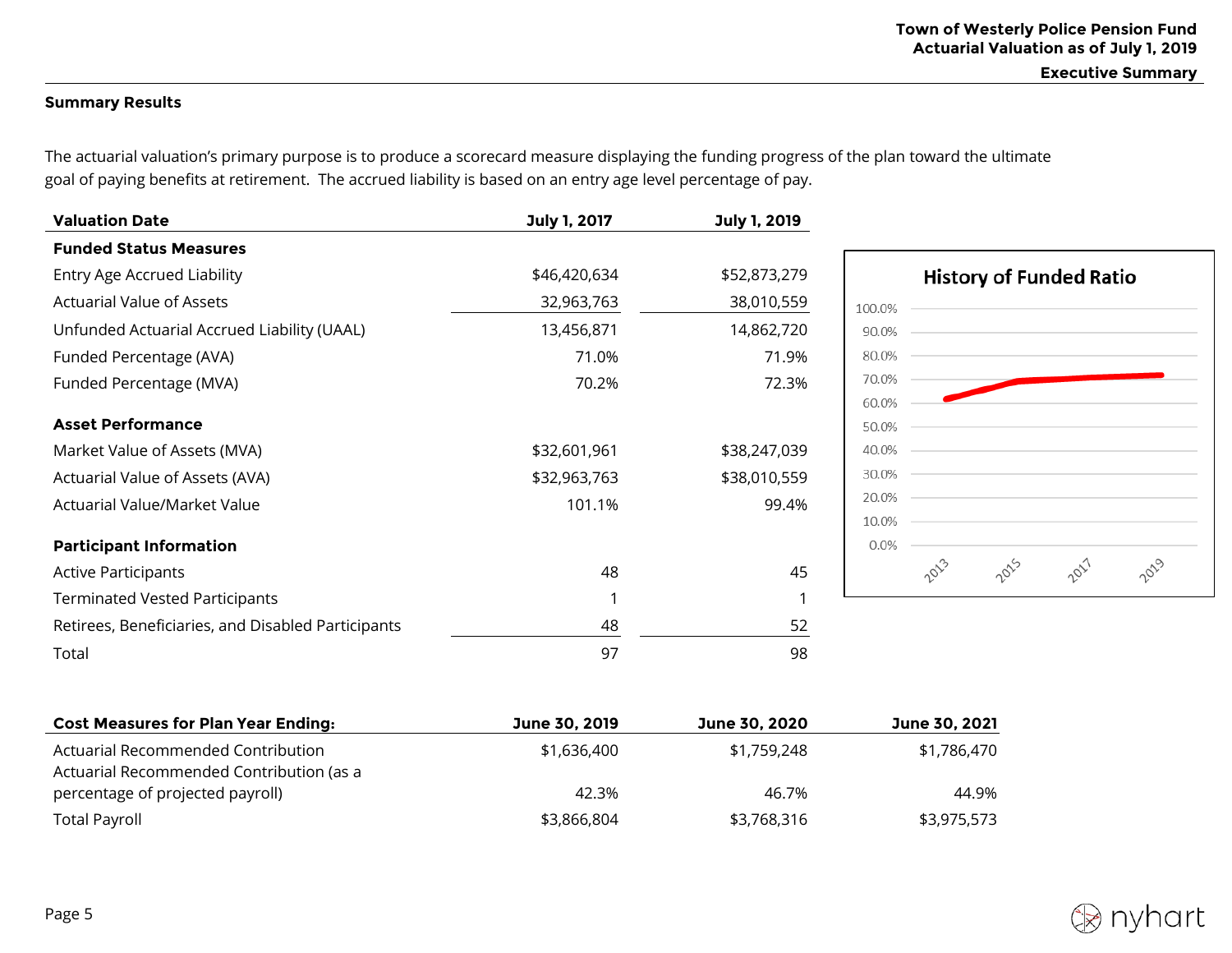#### **Changes since Prior Valuation and Key Notes**

The mortality improvement scale has been updated from using the fully generational scale MP-2016 to using the fully generational scale MP-2018. The mortality table (RP-2014 Total) and the year in which improvements begin (2006) remain the same. This change results in a decrease in liability and normal cost.

The valuation interest rate has been reduced from 7.25% to 7.00% to match future expected asset performance. This change resulted in an increase in liability and normal cost.

Prior to the 7/1/2019 valuation, assets between the Town of Westerly Police Pension Fund and the Town of Westerly Police OPEB plan were invested within the same trust. Each plan was allocated its pro-rata share of the return based on each plan's separate cash flows for the year and proportion of the fund as of the beginning of the year. The actuarial value of assets, which was determined using a 5-year smoothing method of each year's gains and losses, was allocated between the two plans based on the year end percentage of the total market value of assets which each plan had been allocated. The two plans are now separately invested. With the 7/1/2019 valuation, the Town of Westerly Police Pension Fund is now using a 5-year smoothing method of each year's asset gains and losses based on its own fund's individual performance with a fresh start of gains and losses as of 7/1/2019.

There have been no changes to plan provisions since the prior valuation.

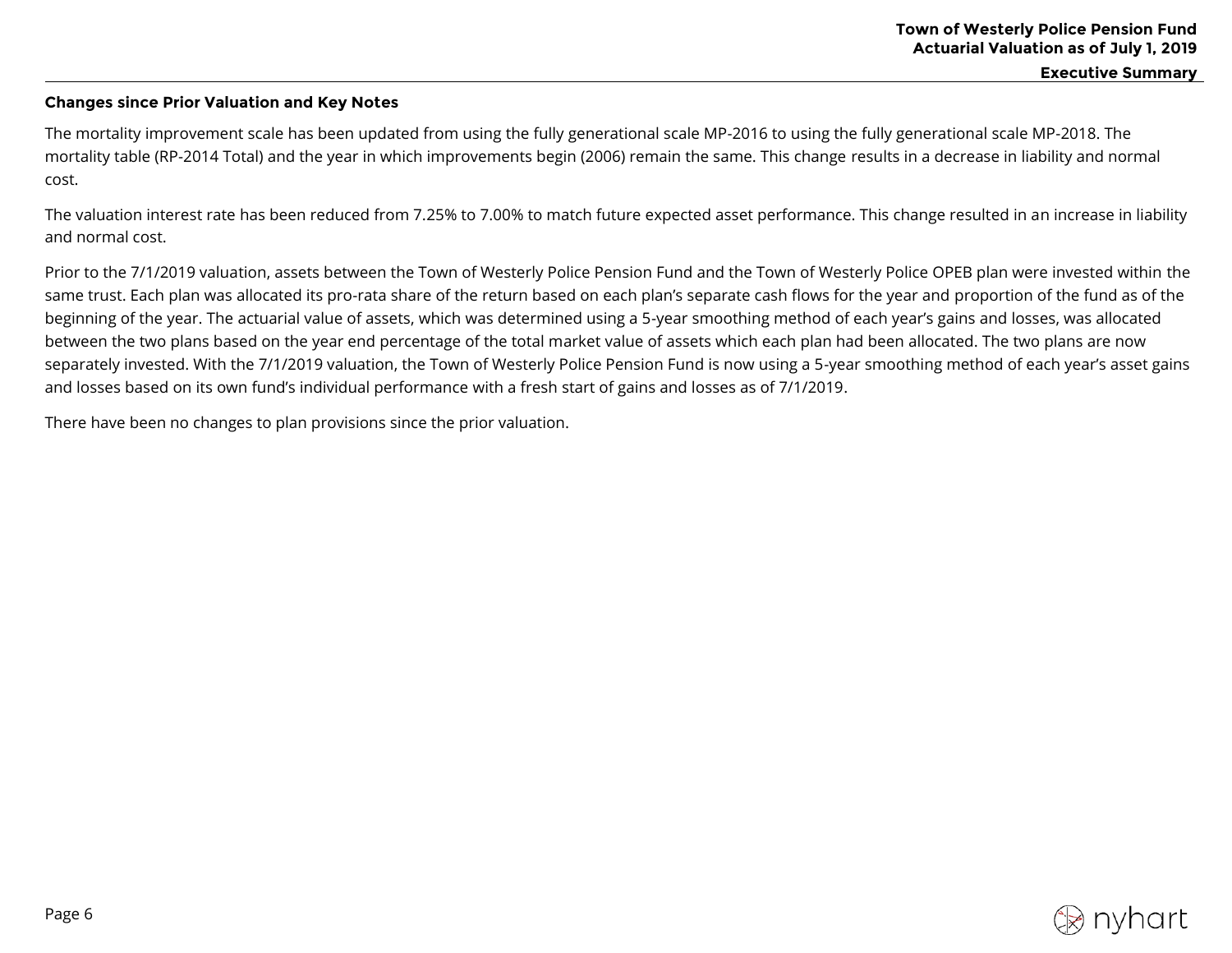**Executive Summary** 

## **Valuation Summary**

|                                       | 07/01/2013   | 07/01/2015   | 07/01/2017   | 07/01/2019   |
|---------------------------------------|--------------|--------------|--------------|--------------|
| <b>Funding</b>                        |              |              |              |              |
| <b>Accrued Liability</b>              | \$38,565,941 | \$41,967,326 | \$46,420,634 | \$52,873,279 |
| <b>Actuarial Value of Assets</b>      | \$23,756,900 | \$29,123,313 | \$32,963,763 | \$38,010,559 |
| Unfunded Actuarial Accrued Liability  | \$14,809,041 | \$12,844,013 | \$13,456,871 | \$14,862,720 |
| <b>Funded Percentage</b>              | 61.6%        | 69.4%        | 71.0%        | 71.9%        |
| Normal Cost (NC)                      | \$851,843    | \$994,412    | \$904,511    | \$925,576    |
| NC as a Percent of Covered Payroll    | 26.0%        | 25.7%        | 24.7%        | 24.6%        |
| <b>Actual Contribution</b>            | \$1,586,044  | \$1,716,400  | \$1,720,000  | <b>TBD</b>   |
| Recommended Contribution              | \$1,272,700  | \$1,716,400  | \$1,667,700  | \$1,636,400  |
| Recommended Contribution (% of Pay)   | 51.9%        | 42.0%        | 40.9%        | 42.3%        |
| <b>Interest Rate</b>                  | 7.50%        | 7.50%        | 7.25%        | 7.00%        |
| <b>Rate of Return</b>                 |              |              |              |              |
| <b>Actuarial Value of Assets</b>      | 5.9%         | 8.6%         | 7.0%         | 7.2%         |
| Market Value of Assets                | 9.2%         | 4.4%         | 11.7%        | 7.8%         |
| <b>Demographic Information</b>        |              |              |              |              |
| <b>Active Participants</b>            | 49           | 49           | 48           | 45           |
| <b>Terminated Vested Participants</b> |              |              |              |              |
| <b>Retired Participants</b>           | 40           | 38           | 42           | 43           |
| <b>Beneficiaries</b>                  | 6            | 8            | 6            | 6            |
| <b>Disabled Participants</b>          | 0            | 0            | 0            | 3            |
| <b>Total Participants</b>             | 96           | 96           | 97           | 98           |
| Covered Payroll                       | \$3,281,010  | \$3,864,806  | \$3,665,217  | \$3,768,316  |
| Average Covered Pay                   | \$70,642     | \$78,874     | \$76,359     | \$83,740     |

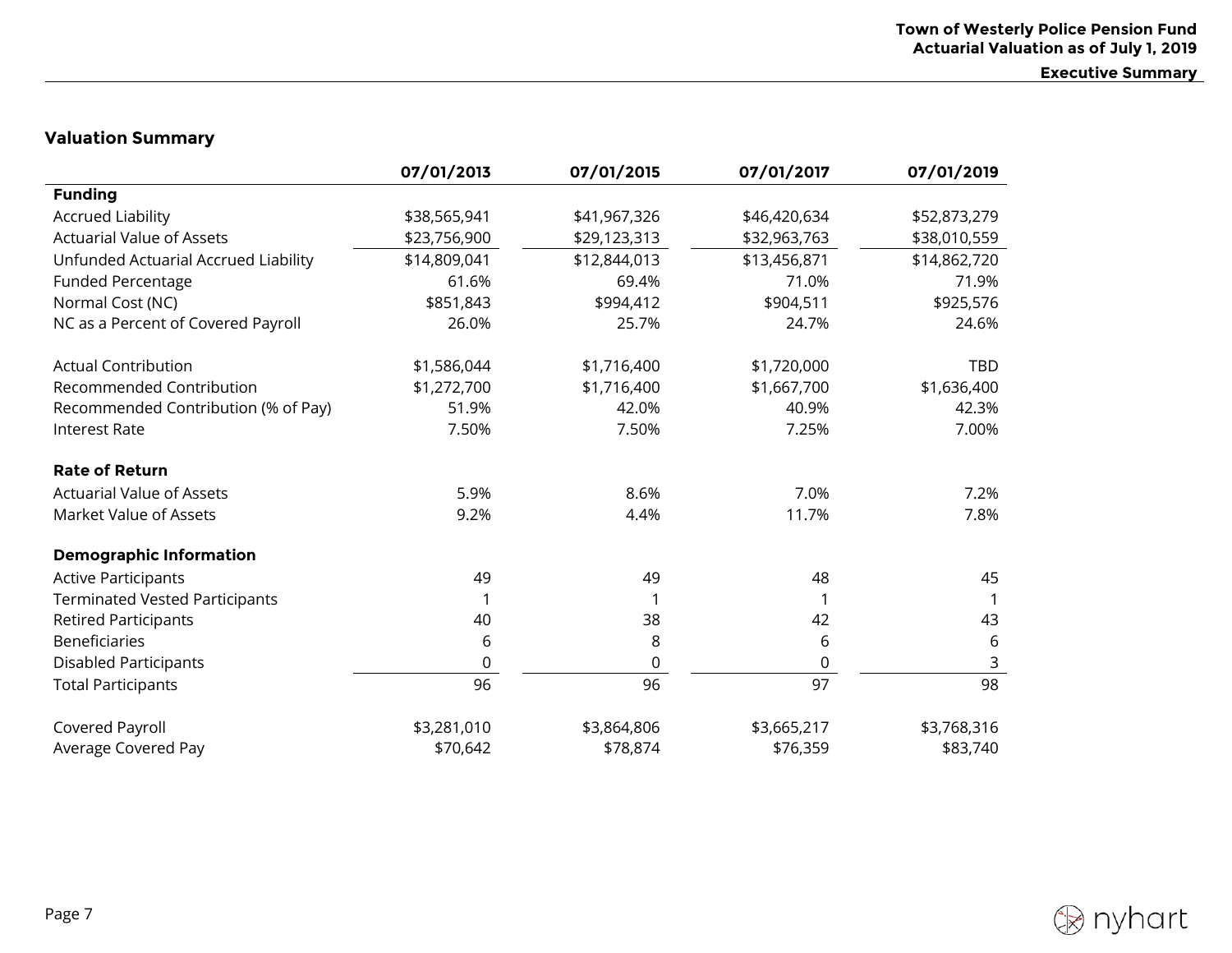**Executive Summary** 

## **Identification of Risks**

The results presented in this report are shown as single point values. However, these values are derived using assumptions about future markets and demographic behavior. If actual experience deviates from our assumptions, the actual results for the plan will consequently deviate from those presented in this report. Therefore, it is critical to understand the risks facing this pension plan. The following table shows the risks we believe are most relevant to the Town of Westerly Police Pension Fund. The risks are generally ordered with those we believe to have the most significance at the top. Also shown are possible methods by which a more detailed assessment of the risk can be performed.

| <b>Type of Risk</b>       | <b>Method to Assess Risk</b>                                     |
|---------------------------|------------------------------------------------------------------|
| <b>Investment Return</b>  | Scenario Testing; Asset Liability Study                          |
| <b>Contribution Risks</b> | <b>Stress Testing</b>                                            |
| Participant Longevity     | Annual Monitoring; Experience Study - Recently Completed in 2018 |
| Salary Growth             | Experience Study - Recently completed in 2018                    |
| Demographic Risk          | Experience Study - Recently completed in 2018                    |

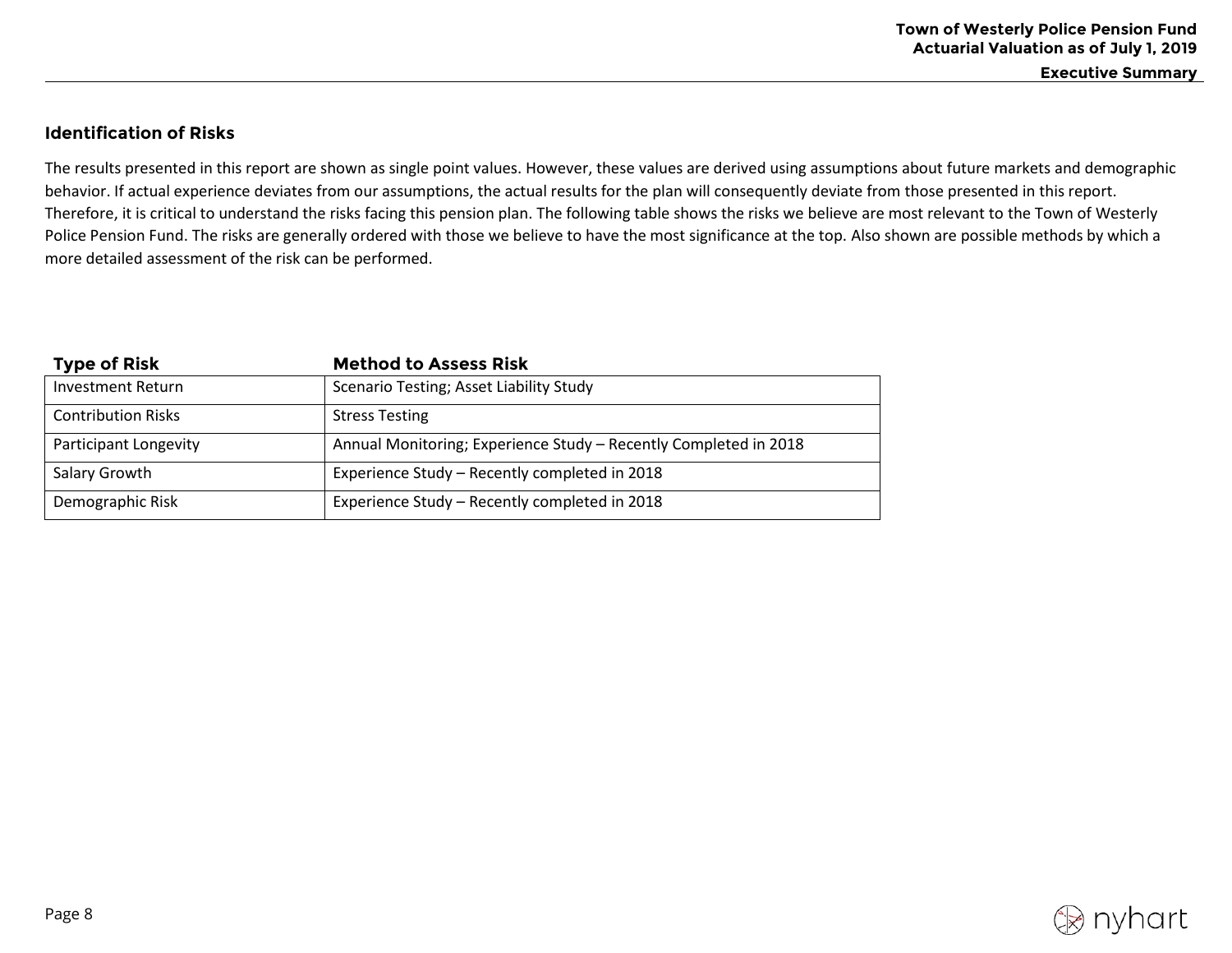### **Plan Maturity Measures - July 1, 2019**

Each pension plan has a distinct life-cycle. New plans promise future benefits to active employees and then accumulate assets to pre-fund those benefits. As the plan matures, benefits are paid and the pre-funded assets begin to decumulate until ultimately, the plan pays out all benefits. A plan's maturity has a dramatic influence on how risks should be viewed. The following maturity measures illustrate where the Town of Westerly Police Pension Fund falls in its life-cycle.

## **Duration of Liabilities: 13.9**

Duration is the most common measure of plan maturity. It is defined as the sensitivity of the liabilities to a change in the interest rate assumption. The metric also approximates the weighted average length of time, in years, until benefits are expected to be paid. A plan with high duration is, by definition, more sensitive to changes in interest rates. A plan with low duration is more susceptible to risk if asset performance deviates from expectations as there would be less time to make up for market losses in adverse market environments while more favorable environments could result in trapped surplus from gains. Conversely, high duration plans can often take on more risk when investing, and low duration plans are less sensitive to interest rate fluctuations.

## **Demographic Distribution - Ratio of Actively Accruing Participants to All Participants: 44.9%**

A plan with a high ratio is more sensitive to fluctuations in salary (if a salary-based plan) and statutory changes. A plan with a low ratio is at higher risk from demographic experience. Such a plan should pay close attention to valuation assumptions as there will be less opportunity to realize future offsetting gains or losses when current experience deviates from assumptions. Plans with a low ratio also have limited opportunities to make alterations to plan design to affect future funded status.

## **Asset Leverage - Ratio of Payroll for Plan Participants to Market Value of Assets: 9.9%**

Younger plans typically have a large payroll base from which to draw in order to fund the plan while mature plans often have a large pool of assets dedicated to providing benefits to a population primarily consisting of members no longer on payroll. Plans with low asset leverage will find it more difficult to address underfunding, as the contributions needed to make up the deficit will represent a higher percentage of payroll than for a plan with high asset leverage.

## **Benefit Payment Percentage - Ratio of Annual Benefit Payments to Market Value of Assets: 6.2%**

As a plan enters its decumulation phase, a larger percentage of the pre-funded assets are paid out each year to retirees. A high percentage is not cause for alarm as long as the plan is nearly fully funded. However, such a plan is more sensitive to negative asset performance, especially if cash contributions are not an option to make up for losses.

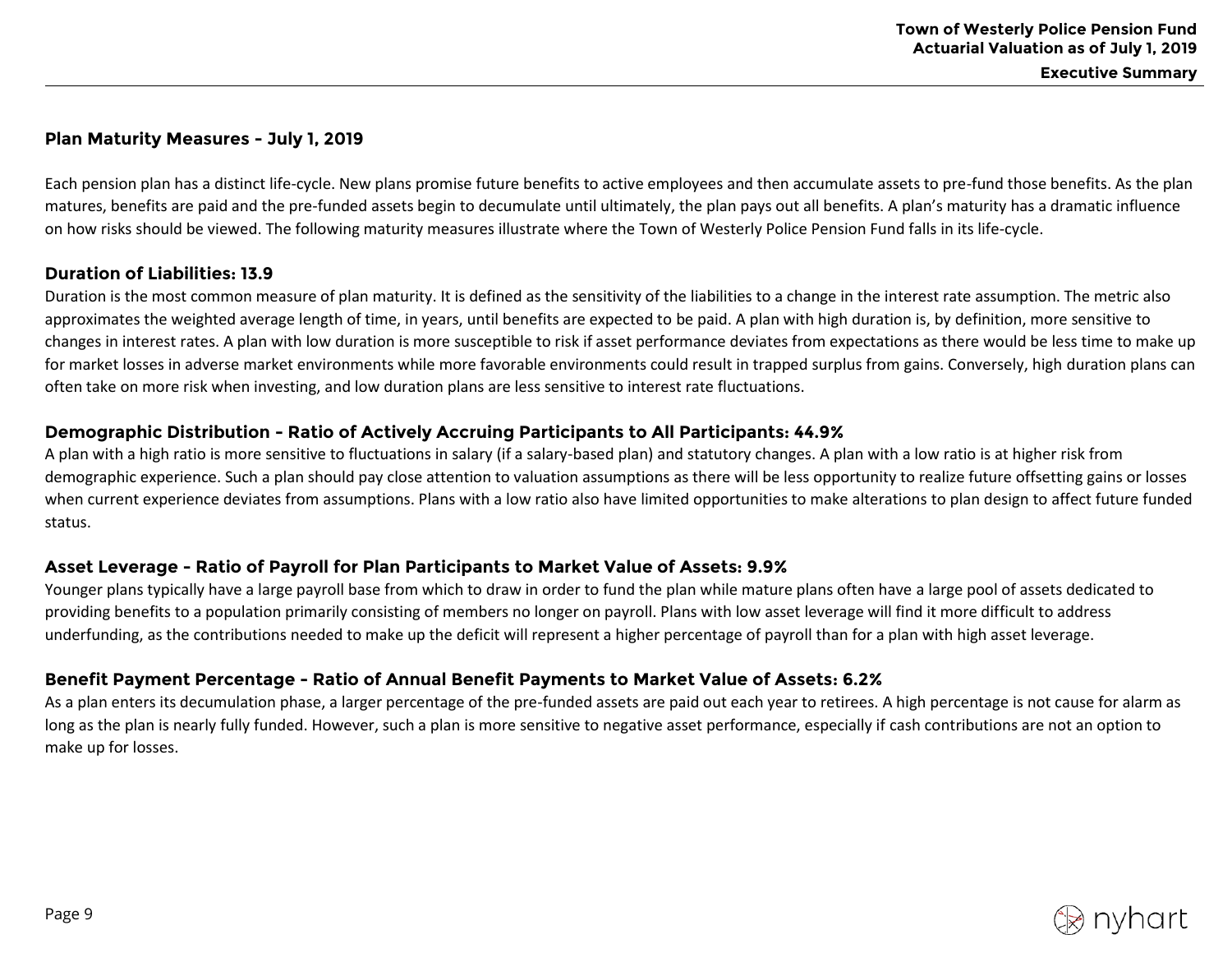**Assets and Liabilities**

## **Present Value of Future Benefits**

The Present Value of Future Benefits represents the future benefits payable to the existing participants.

|                                         | July 1, 2019 |                                                                   |
|-----------------------------------------|--------------|-------------------------------------------------------------------|
| <b>Present Value of Future Benefits</b> |              |                                                                   |
| Active participants                     |              | <b>Breakdown of Present Value of Future Benefits</b>              |
| Retirement                              | \$22,261,134 |                                                                   |
| Disability                              | \$659,995    |                                                                   |
| Death                                   | \$246,693    | 12%                                                               |
| Termination                             | \$619,972    | 2%                                                                |
| Refund of contributions                 | \$0          |                                                                   |
| Total active                            | \$23,787,794 | 25%                                                               |
| Inactive participants                   |              | 61%                                                               |
| Retired participants                    | \$34,073,321 |                                                                   |
| <b>Beneficiaries</b>                    | \$1,434,072  |                                                                   |
| Disabled participants                   | \$1,727,483  |                                                                   |
| Terminated vested participants          | \$317,763    |                                                                   |
| Total inactive                          | \$37,552,639 |                                                                   |
| Total                                   | \$61,340,433 | $\blacksquare$ Inactive Liability $\blacksquare$ Active Liability |
|                                         |              | Normal Cost<br>■ Future Benefits                                  |

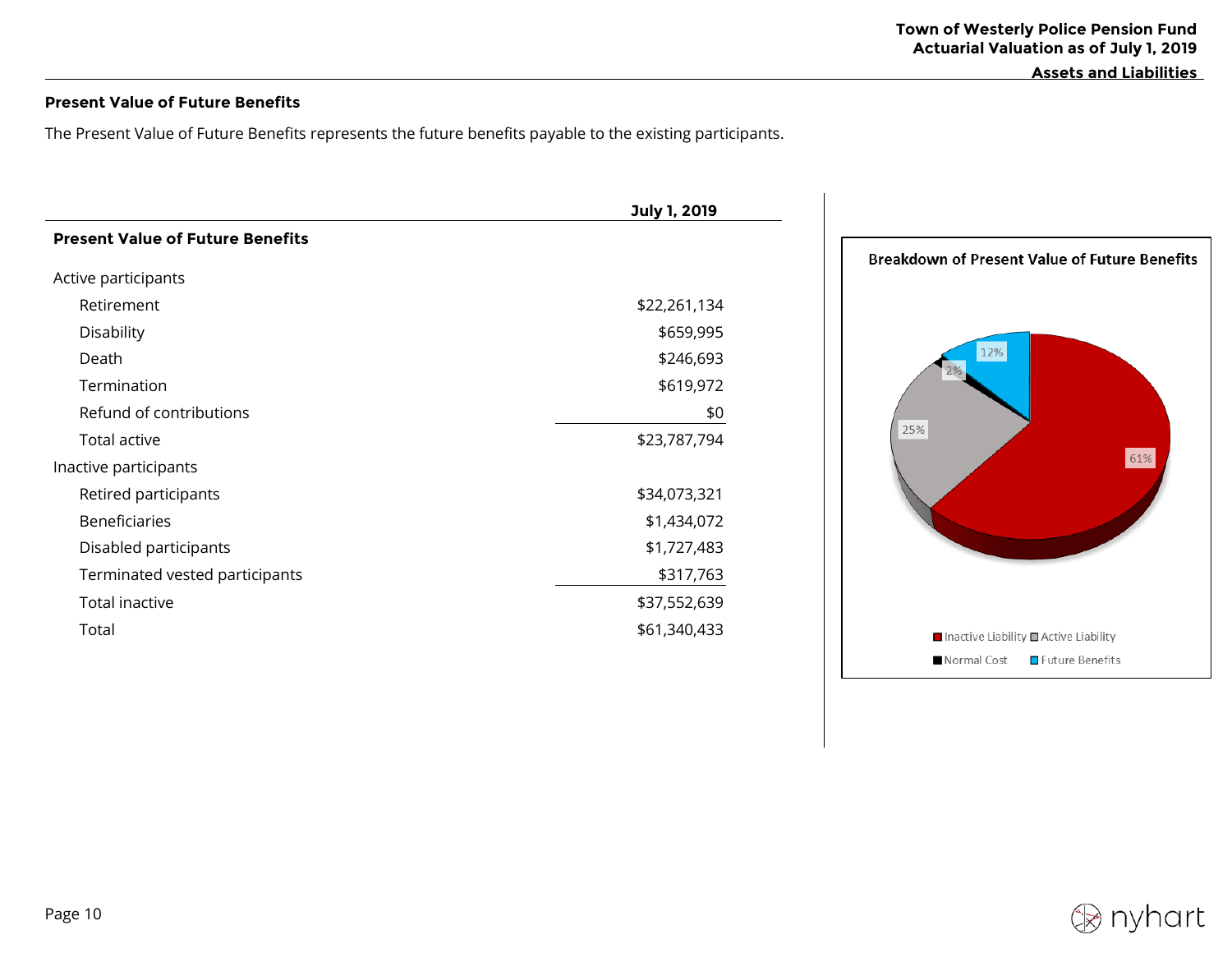## **Entry Age Accrued Liability**

The Entry Age Accrued Liability measures the present value of benefits earned as of the valuation date, using a specified set of actuarial assumptions.

|                                | July 1, 2019 |
|--------------------------------|--------------|
| Active participants            |              |
| Retirement                     | \$15,142,310 |
| Disability                     | \$188,497    |
| Death                          | \$79,237     |
| Termination                    | (\$9,404)    |
| <b>Refund Contributions</b>    | \$0          |
| <b>Total Active</b>            | \$15,320,640 |
| Inactive participants          |              |
| Retired participants           | \$34,073,321 |
| <b>Beneficiaries</b>           | \$1,434,072  |
| Disabled participants          | \$1,727,483  |
| Terminated vested participants | \$317,763    |
| <b>Total Inactive</b>          | \$37,552,639 |
| Total                          | \$52,873,279 |
|                                |              |
| Normal Cost                    | \$925,576    |



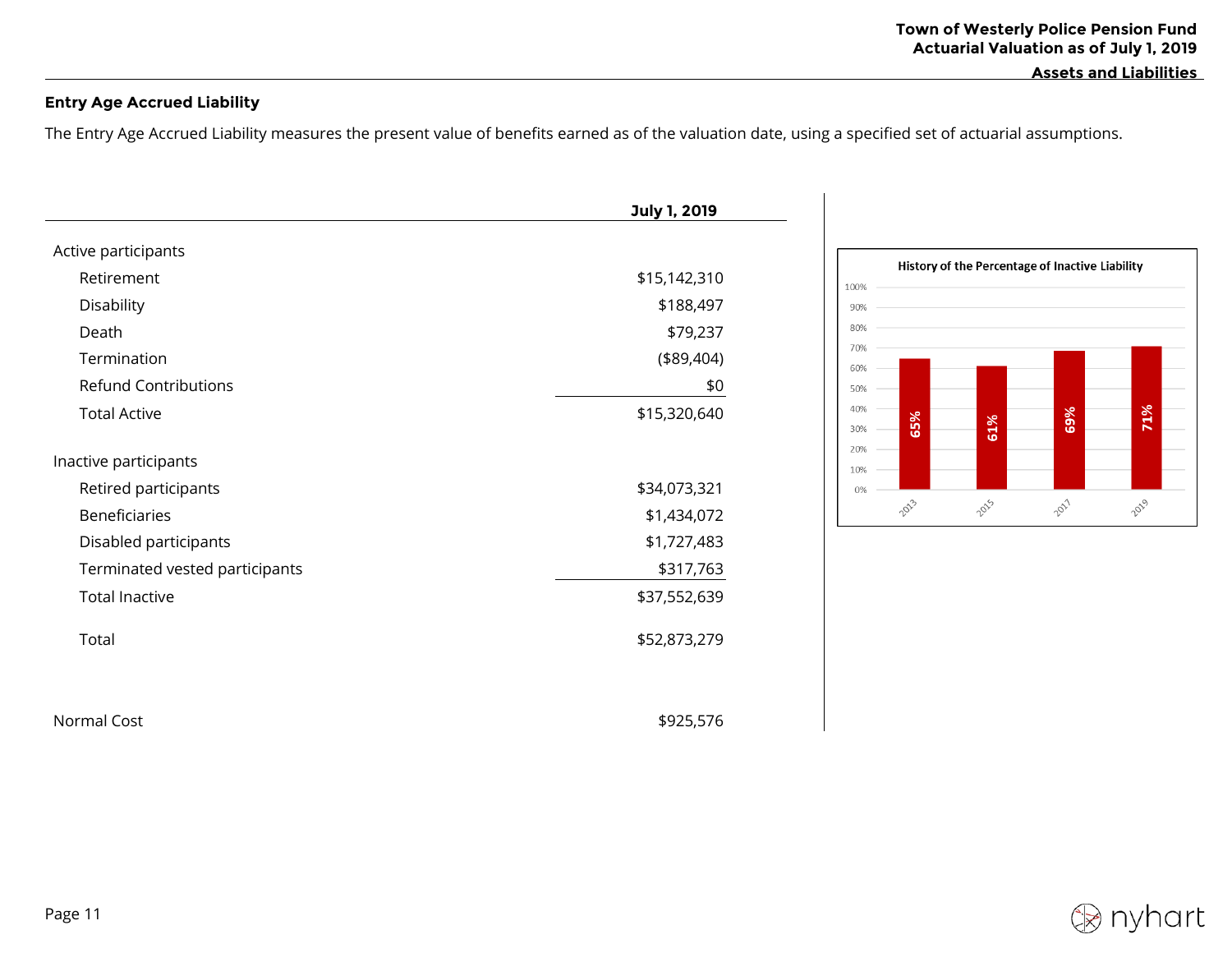## **Asset Information**

The amount of assets backing the pension promise is the most significant driver of volatility and future costs within a pension plan. The investment performance of the assets directly offsets the ultimate cost.

|                                                   | July 1, 2018 - June 30, 2019 |  |
|---------------------------------------------------|------------------------------|--|
| <b>Market Value Reconciliation</b>                |                              |  |
| Market value of assets, as of 7/1/2018            | \$35,568,335                 |  |
| Contributions                                     |                              |  |
| Employer contributions                            | 1,795,200                    |  |
| Employee contributions                            | 473,884                      |  |
| Total                                             | \$2,269,084                  |  |
| Investment income                                 | 2,841,117                    |  |
| Benefit payments                                  | (2,371,675)                  |  |
| Investment expenses                               | (59, 822)                    |  |
| Market value of assets, beginning of current year | \$38,247,039                 |  |
| Return on Market Value                            | 7.84%                        |  |
|                                                   |                              |  |
| <b>Actuarial Value of Assets</b>                  |                              |  |
| Value at beginning of current year                | \$38,010,559                 |  |



| Value at beginning of current year     | \$38,010,559 |
|----------------------------------------|--------------|
| Actuarial Value as a % of Market Value | 99.4%        |

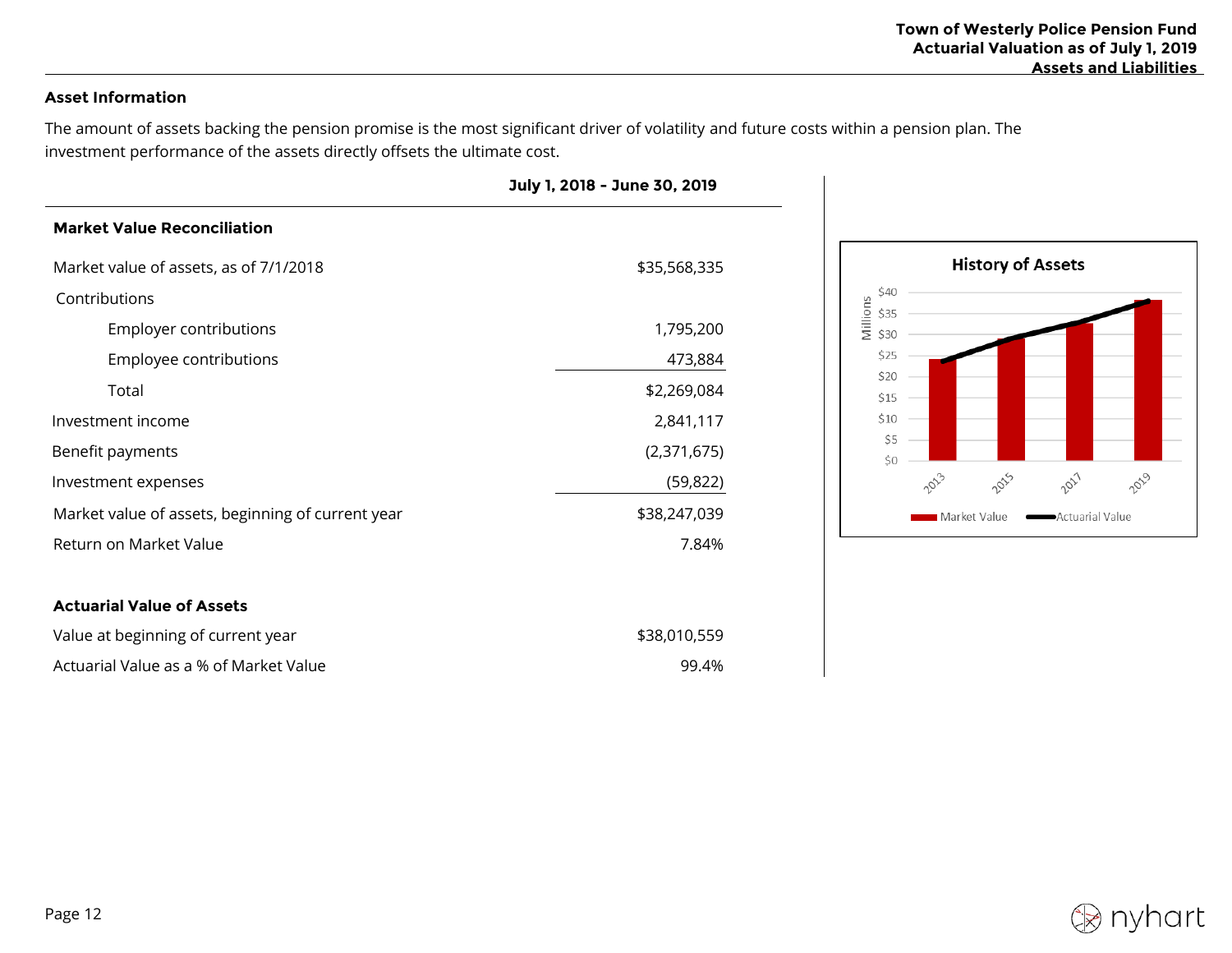## **Asset Information (continued) – Development of Actuarial Value of Assets**

Plan Assets are used to develop funded percentages and contribution requirements.

|    |                                                                                                                                                                                                                        | July 1, 2019                                                          |
|----|------------------------------------------------------------------------------------------------------------------------------------------------------------------------------------------------------------------------|-----------------------------------------------------------------------|
|    | <b>Investment Gain or (Loss)</b>                                                                                                                                                                                       |                                                                       |
| 1. | Expected market value of assets<br>(a) Market value of assets, as of 7/1/2018<br>(b) Contributions<br>(c) Benefit payments<br>(d) Expected return<br>(e) Expected market value of assets, beginning of current year    | \$35,568,335<br>2,269,084<br>(2,371,675)<br>2,485,695<br>\$37,951,439 |
| 2. | Market value of assets, beginning of current year                                                                                                                                                                      | \$38,247,039                                                          |
| 3. | Actual return on market value                                                                                                                                                                                          | \$2,781,295                                                           |
| 4. | Amount subject to phase in [(3) – (1d)]                                                                                                                                                                                | \$295,600                                                             |
| 5. | Phase in of asset gain/(loss)<br>(a) Current year (80% x \$295,600)<br>(b) First prior year (60% $\times$ \$0)<br>Second prior year (40% x \$0)<br>(c)<br>Third prior year (20% $\times$ \$0)<br>(d)<br>Total phase-in | \$236,480<br>\$236,480                                                |
|    | (e)                                                                                                                                                                                                                    |                                                                       |
| 6. | Actuarial value of assets, beginning of current year [(2)-(5e)]                                                                                                                                                        | \$38,010,559                                                          |
|    | Return on actuarial value of assets                                                                                                                                                                                    | 7.2%                                                                  |

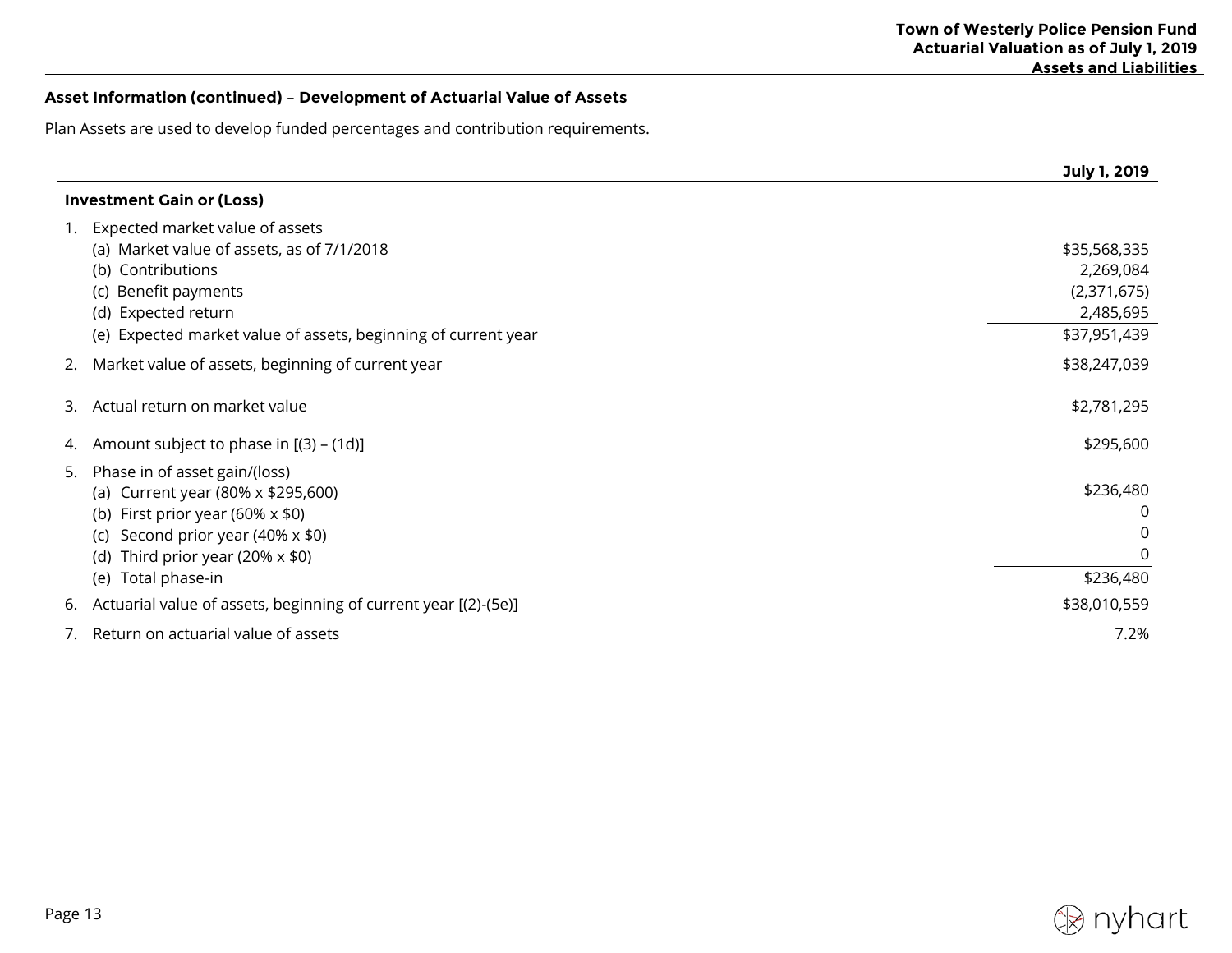## **Reconciliation of Gain/Loss**

|                                                                   | July 1, 2019  |
|-------------------------------------------------------------------|---------------|
| Liability (Gain)/Loss                                             |               |
| 1. Actuarial liability, as of 7/1/2017                            | \$46,420,634  |
| 2. Normal cost for prior 2 years                                  | 1,809,022     |
| 3. Benefit payments                                               | (4, 566, 510) |
| 4. Expected Interest                                              | 6,915,735     |
| 5. Change in Assumptions                                          | 1,372,387     |
| 6. Change in Plan Provisions                                      | $\mathbf 0$   |
| 7. Expected actuarial liability, beginning of current year        | \$51,951,268  |
| 8. Actual actuarial liability                                     | \$52,873,279  |
| 9. Liability (Gain)/Loss, $(8) - (7)$                             | \$922,011     |
| <b>Asset Gain/(Loss)</b>                                          |               |
| 10. Actuarial value of assets, as of 7/1/2017                     | \$32,963,763  |
| 11. Contributions                                                 | 4,566,386     |
| 12. Benefit payments                                              | (4, 566, 510) |
| 13. Expected Investment return                                    | 5,283,400     |
| 14. Expected actuarial value of assets, beginning of current year | \$38,247,039  |
| 15. Actual actuarial value of assets, beginning of current year   | \$38,010,559  |
| 16. Asset Gain/(Loss), (15) - (14)                                | \$236,480     |
| <b>Total (Gain)/Loss, (9) - (16)</b>                              | \$685,531     |

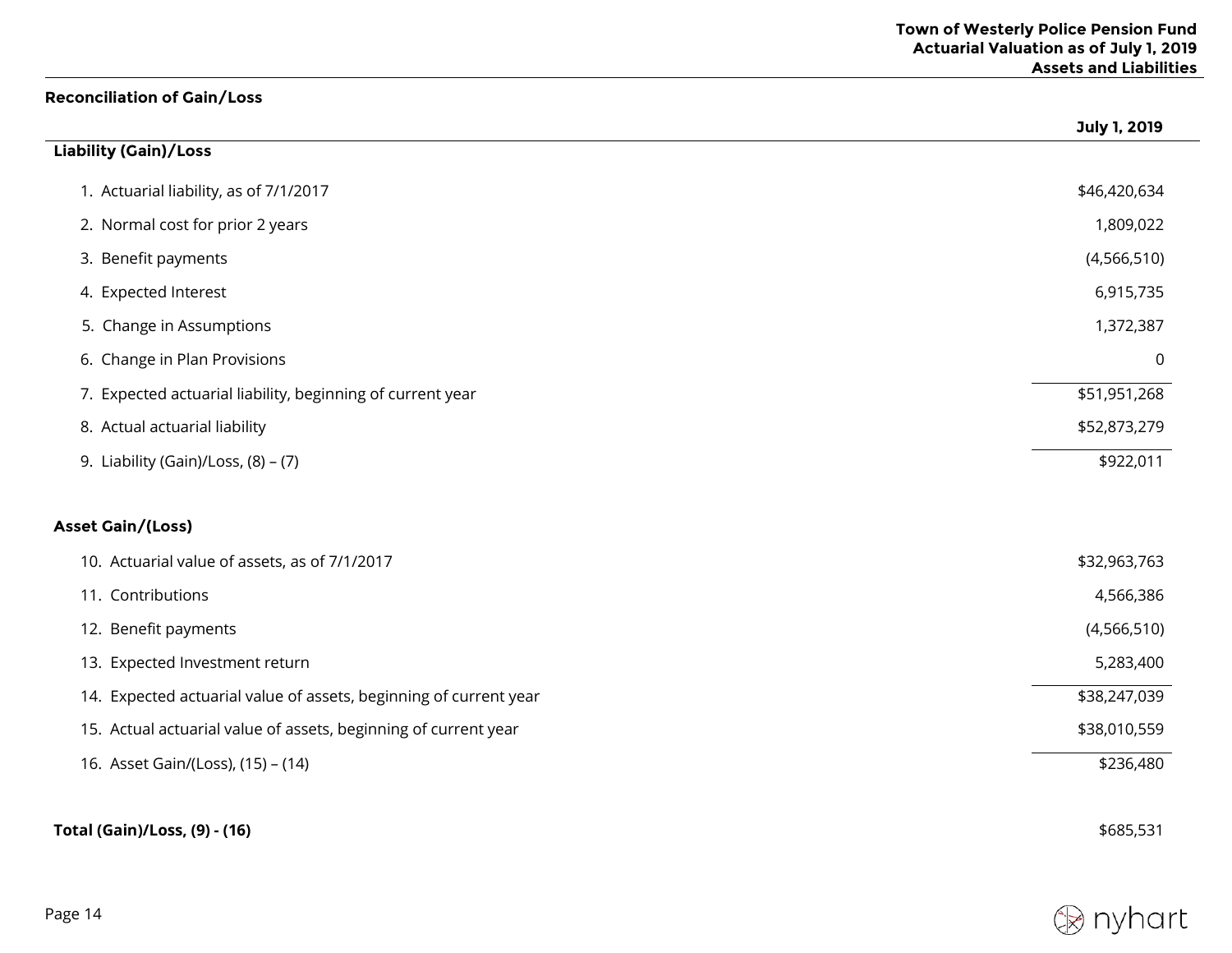#### **Development of Actuarial Recommended Contribution**

The minimum recommended contribution is the annual amount necessary to fund the plan according to funding policies and/or applicable laws.

|    |                                                              | <b>July 1, 2019</b> |
|----|--------------------------------------------------------------|---------------------|
|    | <b>Funded Position</b>                                       |                     |
| 1. | Entry Age Accrued Liability                                  | \$52,873,279        |
| 2. | Actuarial value of assets                                    | \$38,010,559        |
| 3. | Unfunded actuarial accrued liability (UAAL)                  | \$14,862,720        |
|    | <b>Employer Contributions</b>                                |                     |
| 1. | Normal Cost                                                  |                     |
|    | (a) Total normal cost                                        | \$925,576           |
|    | (b) Expected participant contributions                       | \$449,958           |
|    | (c) Employer normal cost                                     | \$475,618           |
| 2. | Amortization of UAAL, 24 Years Remaining from 30 Year Closed |                     |
|    | Amortization at 7/1/2014                                     | \$1,211,090         |
| 3. | Applicable interest                                          | \$72,540            |
| 4. | Actuarial recommended funding contribution for plan year     |                     |
|    | ending June 30, 2020 $(1c) + (2) + (3)$                      | \$1,759,248         |





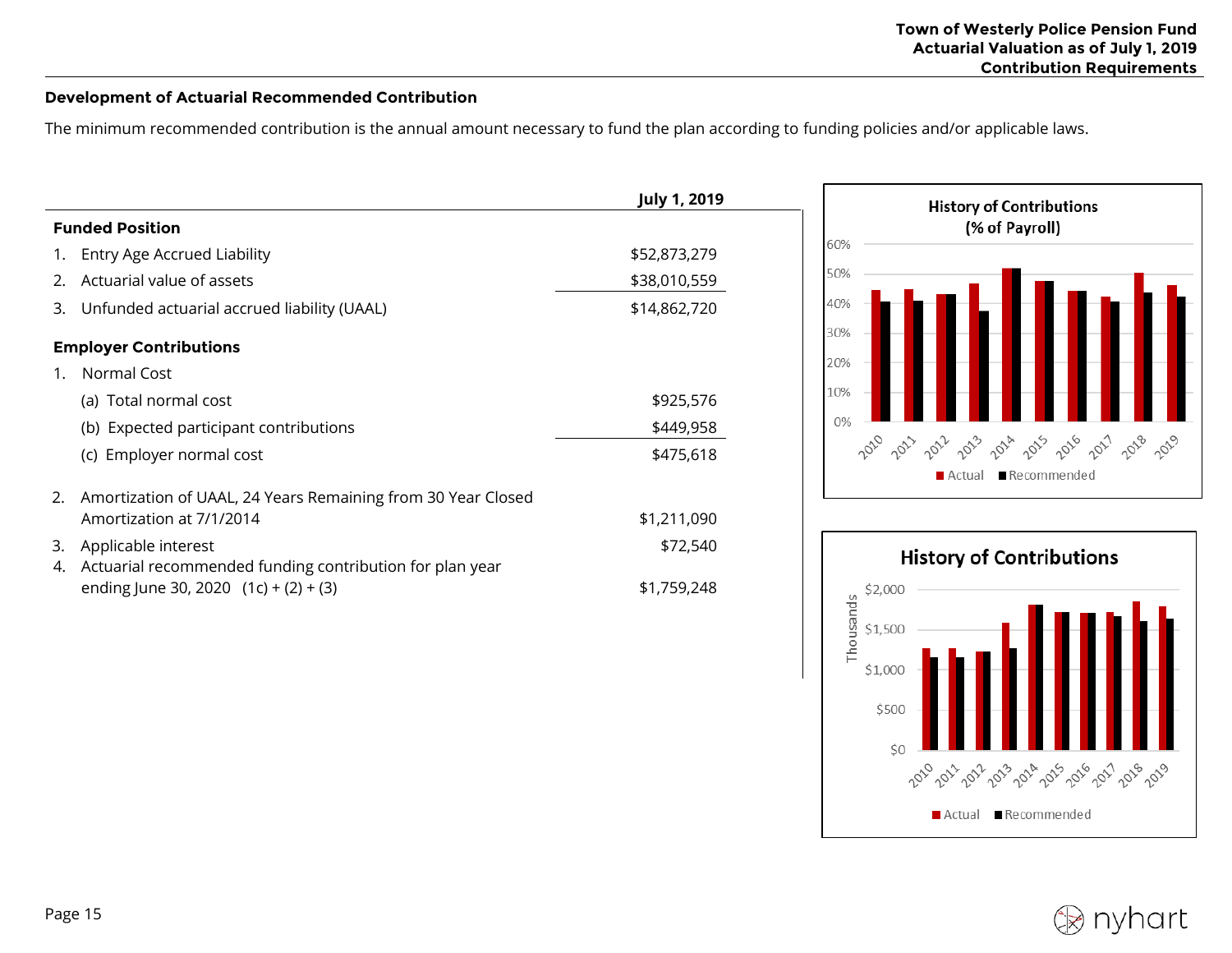## **Demographic Information**

The foundation of a reliable actuarial report is the participant information provided by the plan sponsor. Monitoring trends in demographic information is crucial for long-term pension planning.

|                                        | July 1, 2019 | July 1, 2019 |  |
|----------------------------------------|--------------|--------------|--|
| <b>Participant Counts</b>              |              |              |  |
| <b>Active Participants</b>             | 48           | 45           |  |
| <b>Retired Participants</b>            | 42           | 43           |  |
| <b>Beneficiaries</b>                   | 6            | 6            |  |
| Disabled                               | $\mathbf 0$  | 3            |  |
| <b>Terminated Vested Participants</b>  | 1            | 1            |  |
| <b>Total Participants</b>              | 97           | 98           |  |
| <b>Active Participant Demographics</b> |              |              |  |
| Average Age                            | 38.2         | 38.1         |  |
| Average Service                        | 11.1         | 11.4         |  |
| Average Compensation                   | \$76,359     | \$83,740     |  |
| Covered Payroll                        | \$3,665,217  | \$3,768,316  |  |



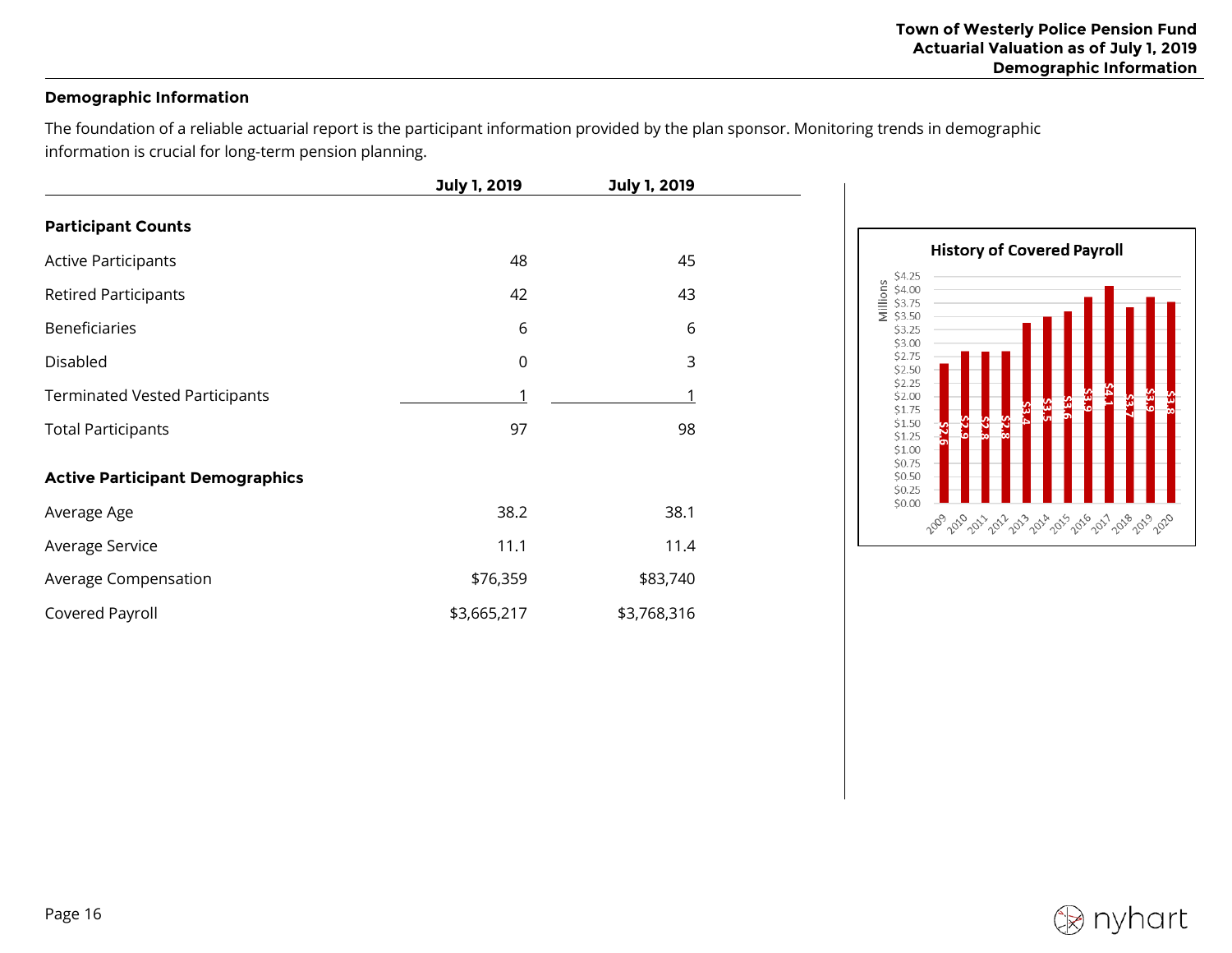## **Demographic Information (continued)**

|                                          | July 1, 2017 | July 1, 2019 |  |
|------------------------------------------|--------------|--------------|--|
| <b>Retiree Statistics</b>                |              |              |  |
| Average Age                              | 61.0         | 60.8         |  |
| Average Monthly Benefit                  | \$4,104      | \$4,388      |  |
| <b>Beneficiary Statistics</b>            |              |              |  |
| Average Age                              | 70.6         | 72.6         |  |
| Average Monthly Benefit                  | \$1,698      | \$1,929      |  |
| <b>Disabled</b>                          |              |              |  |
| Average Age                              | N/A          | 58.0         |  |
| Average Monthly Benefit                  | N/A          | \$3,659      |  |
| <b>Terminated Participant Statistics</b> |              |              |  |
| Average Age                              | 49.3         | 51.3         |  |
| Average Monthly Benefit                  | \$2,216      | \$2,216      |  |

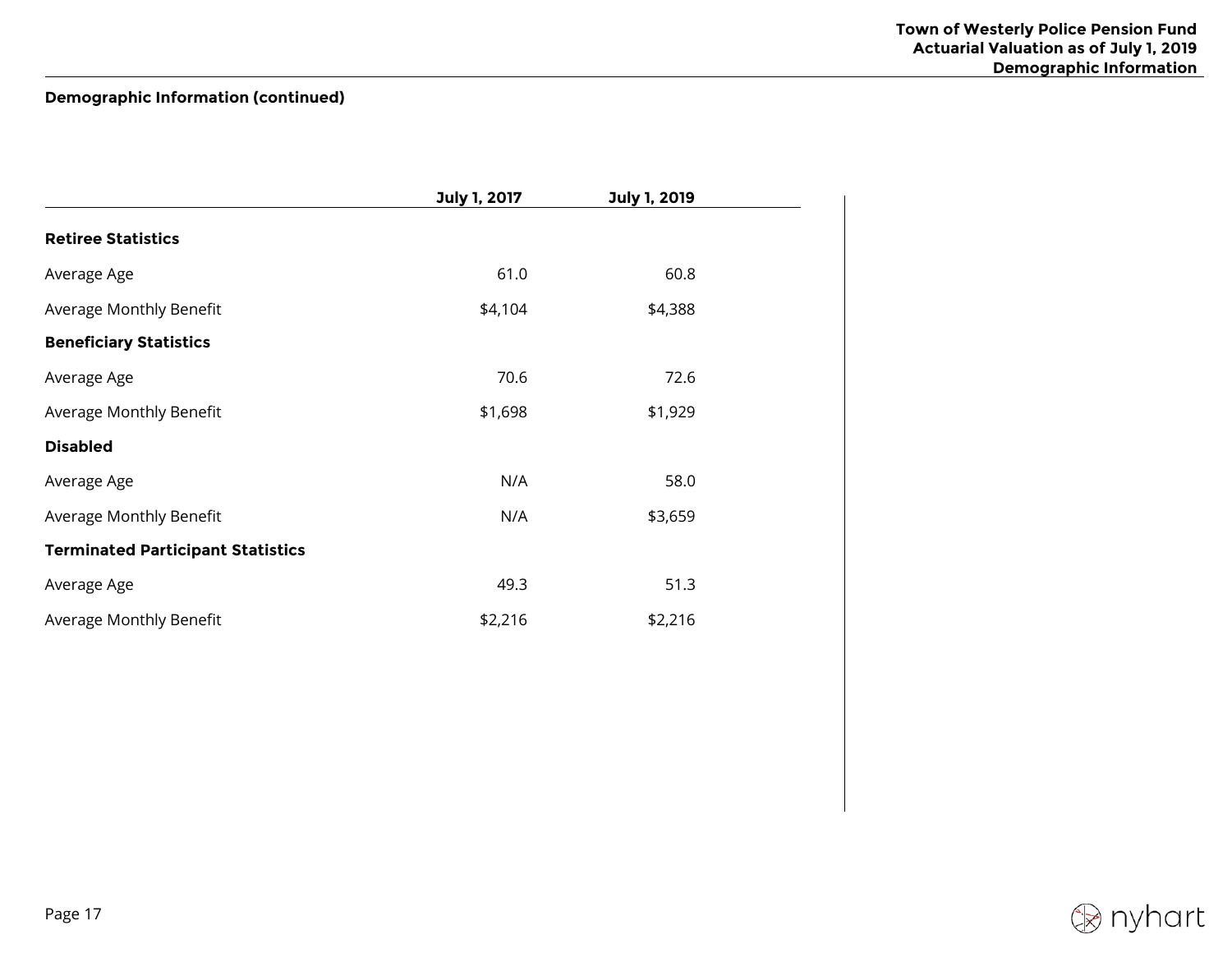## **Participant Reconciliation**

|                                                                  | <b>Active</b> | <b>Terminated</b><br><b>Vested</b> | <b>Disabled</b> | <b>Retired</b>  | <b>Beneficiaries</b> | <b>Totals</b> |
|------------------------------------------------------------------|---------------|------------------------------------|-----------------|-----------------|----------------------|---------------|
| <b>Prior Year</b>                                                | 48            |                                    | 0               | 42              | 6                    | 97            |
| Active<br>To Disabled<br>To Retired<br><b>Retired</b>            | (2)<br>(4)    |                                    | 0               | 0<br>4          | 0                    | 0             |
| To Disabled<br>To Death<br><b>Additions</b><br><b>Departures</b> | O             |                                    |                 | (1)<br>(2)<br>0 |                      | 0<br>(2)      |
| <b>Current Year</b>                                              | 45            |                                    | 3               | 43              | 6                    | 98            |

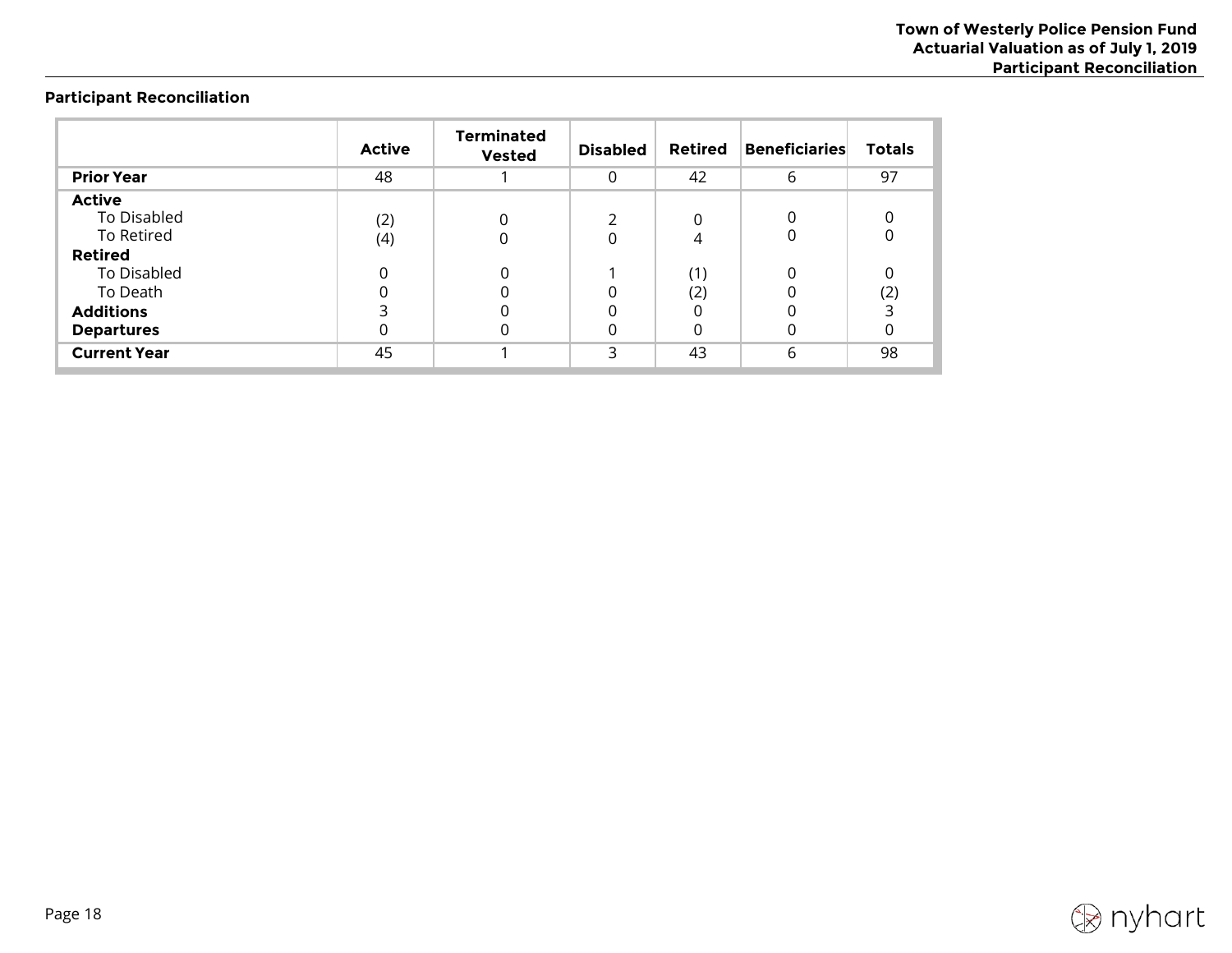## **Active Participant Schedule**

Active participant information grouped based on age and service.

|                  | <b>Years of Service</b> |                |                |              |   |                   |   |                           |              |
|------------------|-------------------------|----------------|----------------|--------------|---|-------------------|---|---------------------------|--------------|
| <b>Age Group</b> | $0$ to 5                | 5 to 10        | 10 to 15       | 15 to 20     |   | 20 to 25 25 to 30 |   | 30 to 35 35 to 40 40 & Up | <b>Total</b> |
| Under 25         | 5                       |                |                |              |   |                   |   |                           | 5            |
| 25 to 29         | $\overline{3}$          | 3              |                |              |   |                   |   |                           | 6            |
| 30 to 34         | 1                       | 6              |                |              |   |                   |   |                           | 7            |
| 35 to 39         | 1                       | $\overline{2}$ | 5              |              |   |                   |   |                           | 8            |
| 40 to 44         |                         |                | $\overline{2}$ | $\mathsf{3}$ | 1 |                   |   |                           | 6            |
| 45 to 49         |                         |                |                | 5            | 1 |                   |   |                           | 6            |
| 50 to 54         | 1                       |                | 1              | 2            | 1 |                   | 1 |                           | 6            |
| 55 to 59         |                         |                |                | 1            |   |                   |   |                           |              |
| 60 to 64         |                         |                |                |              |   |                   |   |                           | $\mathbf 0$  |
| 65 to 69         |                         |                |                |              |   |                   |   |                           | $\mathbf 0$  |
| 70 & up          |                         |                |                |              |   |                   |   |                           | $\mathbf 0$  |
| Total            | 11                      | 11             | 8              | 11           | 3 |                   | 1 |                           | 45           |

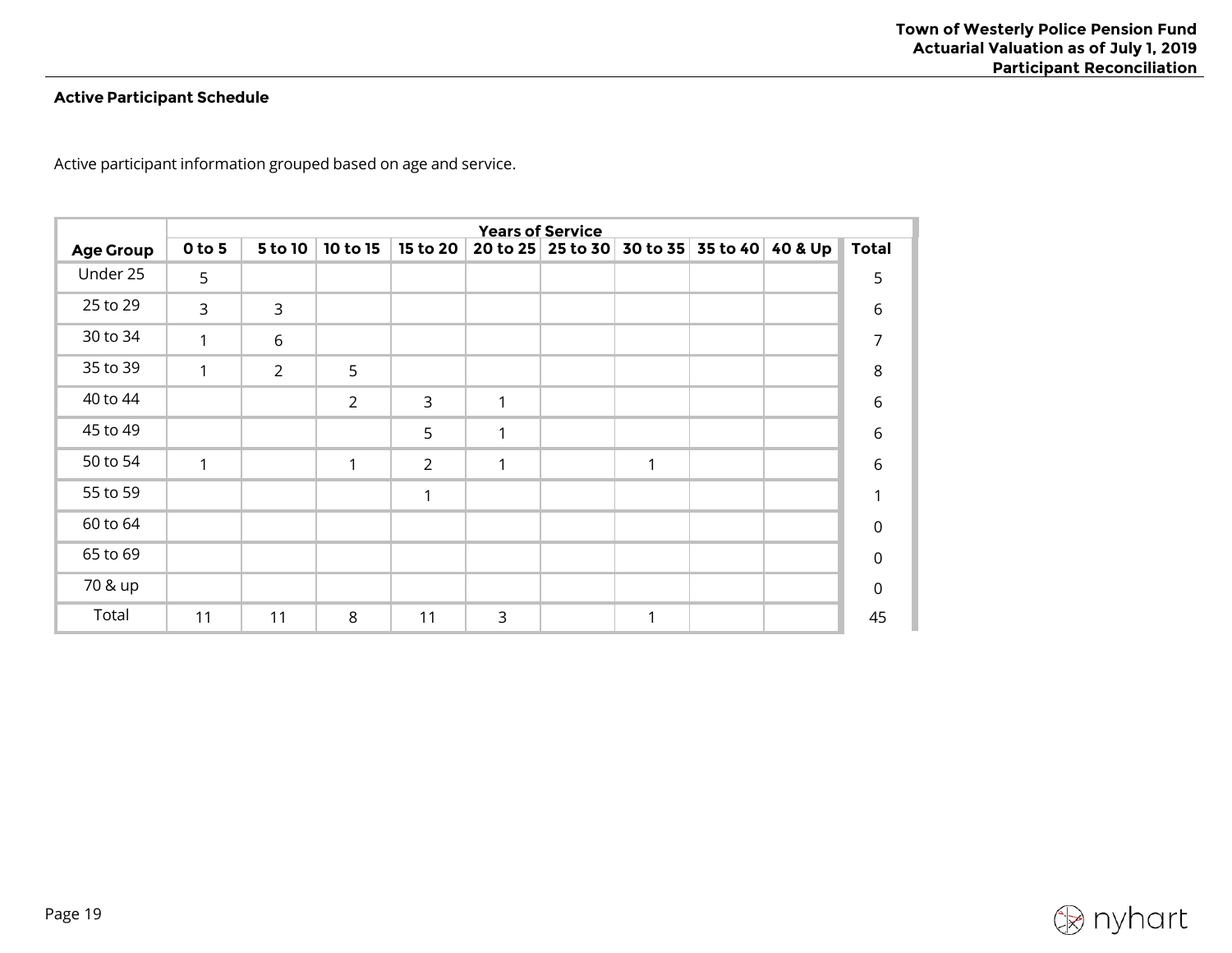#### **Participation**

All regular police officers are eligible to participate.

#### **Normal retirement benefit**

A pension for life computed as 50% of annual pay for 20 years of service plus 2% times annual pay for each year of service over 20 years up to 5 years plus 1% times annual pay for each year of service over 25 years (maximum service equals 30)

For those hired after July 1, 2010, a pension for life computed as 50% of annual pay for 25 years of service plus 3% times annual pay for each year of service over 25 years (maximum service equals 30)

#### **Normal retirement date**

Effective July 1, 1987, a policeman may retire upon completion of 20 years of service Effective July 1, 2010, a policeman hired after July 1, 2010 may retire upon completion of 25 years of service Effective July 1, 2013, a policeman hired after July 1, 2013 may retire upon completion of 25 years of service and attainment of age 52

#### **Annual pay**

Base salary for the 12 months immediately preceding retirement

#### **Credited service**

Period of employment as police officer of Town

#### **Normal form of payment**

67.5% Joint & Survivor annuity

#### **Vesting**

100% vested after 10 years of service. Participants with less than 10 years of service receive a return of employee contributions with interest.

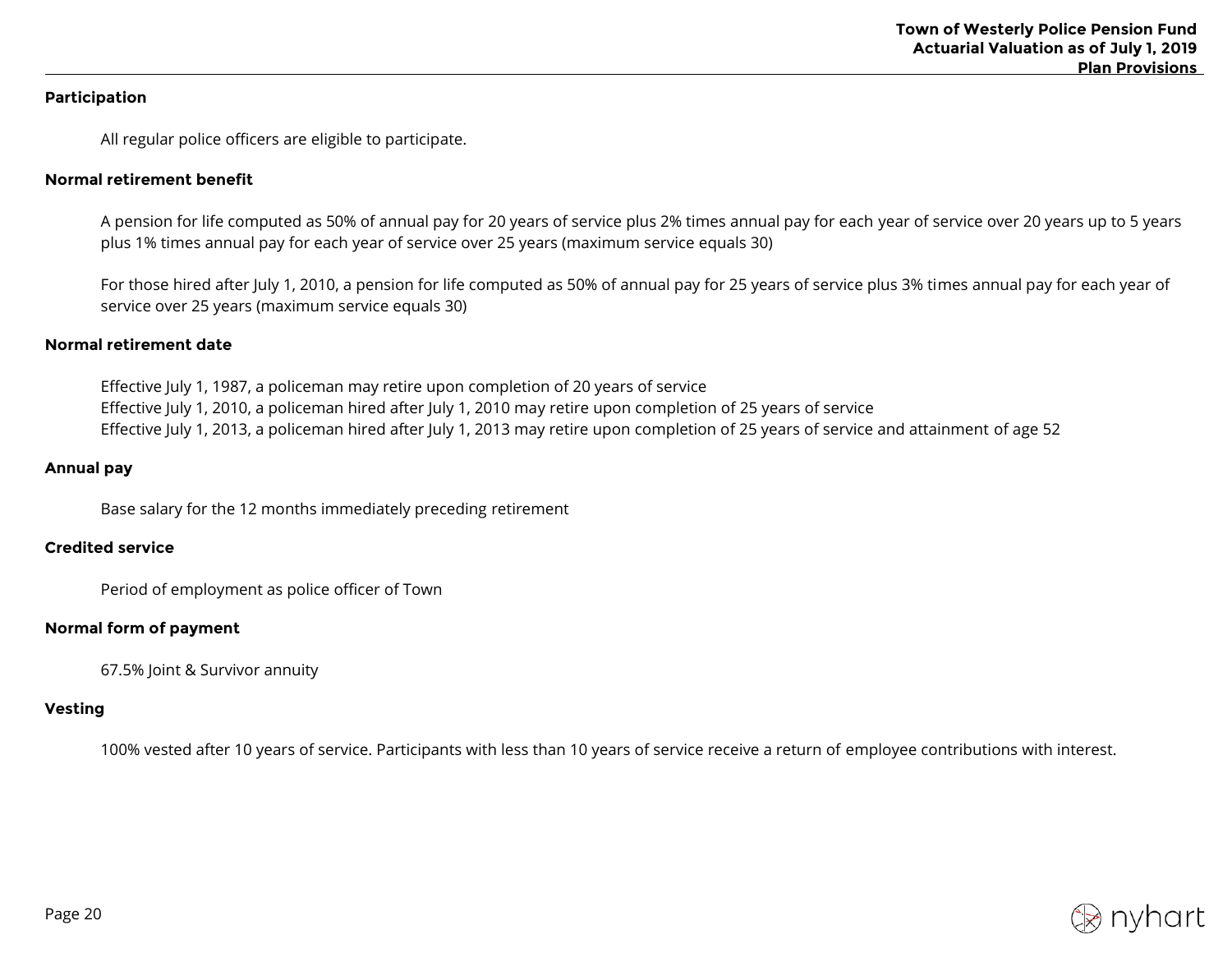#### **Non Occupational Disability retirement**

10% of final Annual Pay for participants with less than 10 years of service, 18% for 10 to 15 years of service, and 27% for 15 to 20 years of service

#### **Occupational Disability retirement**

50% of final Annual Pay

#### **Preretirement death benefit**

Return of member's contributions with interest.

#### **Postretirement death benefit**

Continuation of 67.5% of deceased retired member's pension to spouse until death or remarriage. If no eligible spouse, benefit payable to dependent children under age 18

#### **Death in line of duty benefit**

Heirs shall receive benefits the member would have been entitled to as though they had been members of the bargaining unit for 20 years

#### **Cost-of-living adjustment**

Retired on or after July 1, 1998 3.0% Simple Hired after July 1, 2013 **2.0%** Simple

#### **Member Contributions**

12.0% of pay

Retired prior to June 30, 1990 2.5% Simple, retroactive to July 1, 1993 Retired on or after June 30, 1990 **2.5% Simple, effective July 1, 1994** Hired after July 1, 2010 3.0% Simple after earlier of 5 years of payment or attainment of age 52

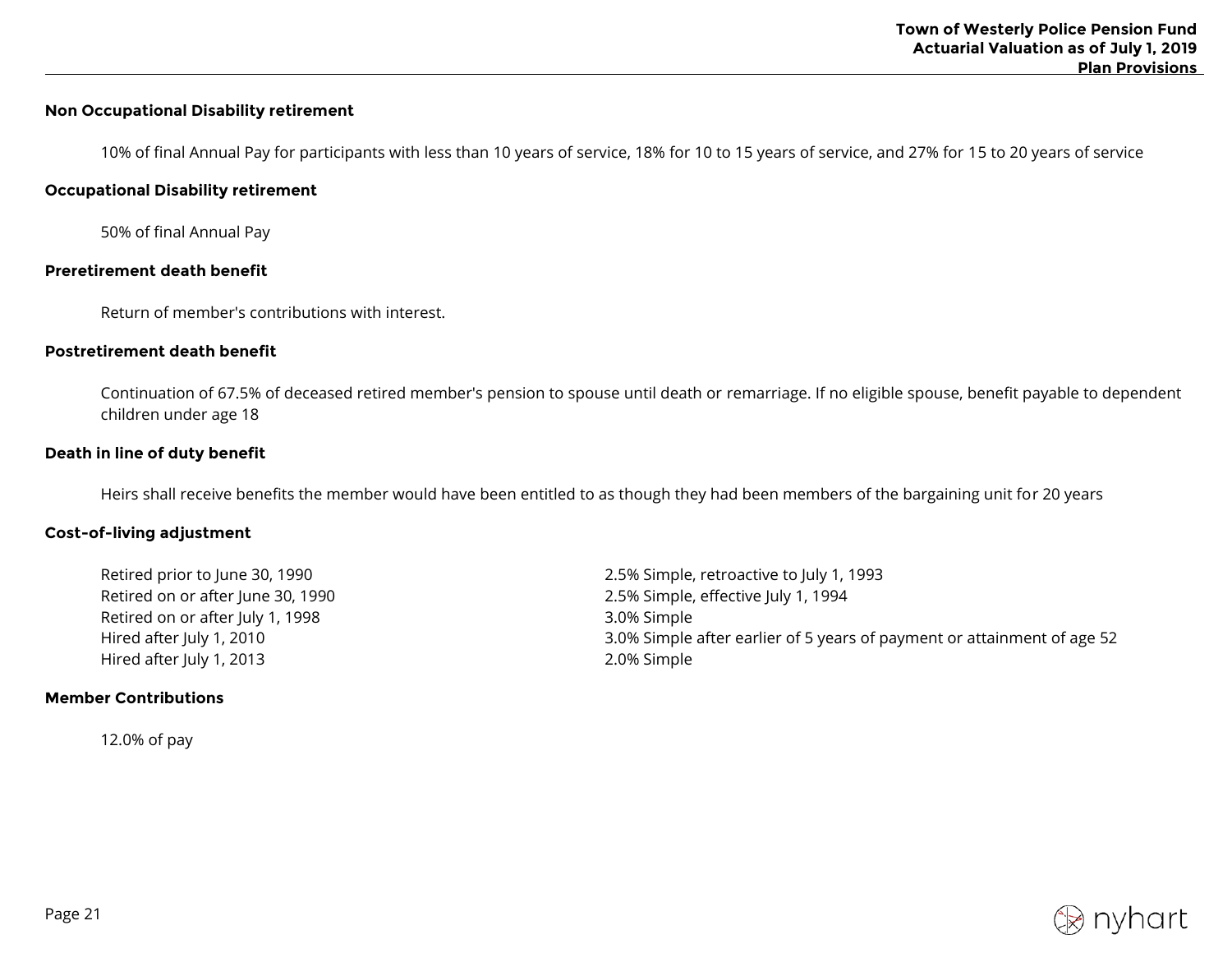Except where otherwise indicated, the following assumptions were selected by the plan sponsor with the concurrence of the actuary. Prescribed assumptions are based on the requirements of the relevant law, the Internal Revenue Code, and applicable regulation. The actuary was not able to evaluate the prescribed assumptions for reasonableness for the purpose of the measurement. Unless otherwise specified, assumptions are based on a study of actuarial experience for the plan during 7/1/2007 – 7/1/2017. See experience study dated August 17, 2018.

| <b>Valuation Date</b>         | July 1, 2019                                                                                                                                                                  |                                  |  |  |
|-------------------------------|-------------------------------------------------------------------------------------------------------------------------------------------------------------------------------|----------------------------------|--|--|
| <b>Participant Data</b>       | Collected as of July 1, 2019                                                                                                                                                  |                                  |  |  |
| <b>Actuarial Cost Method</b>  | Entry Age Method                                                                                                                                                              |                                  |  |  |
| <b>Asset Valuation Method</b> | Fair market value of assets on the measurement date adjusted for a five year phase-in of gains<br>and losses of plan assets at 20% per year                                   |                                  |  |  |
| <b>Amortization Method</b>    | Closed 30-year level dollar amortization of the Unfunded Actuarial Accrued Liability beginning<br>July 1, 2013.                                                               |                                  |  |  |
| <b>Interest Rate</b>          |                                                                                                                                                                               | 7.00% net of investment expenses |  |  |
|                               | This assumption has been set by the plan sponsor in conjunction with their asset advisors.<br>Detailed evaluation of this assumption was outside the scope of our engagement. |                                  |  |  |
| <b>Annual Pay Increases</b>   | <b>Service</b>                                                                                                                                                                | Rate                             |  |  |
|                               | $\pmb{0}$                                                                                                                                                                     | 15.00%                           |  |  |
|                               |                                                                                                                                                                               | 14.00%                           |  |  |
|                               | 2                                                                                                                                                                             | 12.00%                           |  |  |
|                               | 3                                                                                                                                                                             | 11.00%                           |  |  |
|                               | 4                                                                                                                                                                             | 10.00%                           |  |  |
|                               | 5                                                                                                                                                                             | 9.00%                            |  |  |
|                               | 6                                                                                                                                                                             | 8.00%                            |  |  |
|                               | 7                                                                                                                                                                             | 7.00%                            |  |  |
|                               | 8                                                                                                                                                                             | 6.00%                            |  |  |
|                               | 9                                                                                                                                                                             | 5.50%                            |  |  |
|                               | 10                                                                                                                                                                            | 5.25%                            |  |  |
|                               | $11 - 12$                                                                                                                                                                     | 5.00%                            |  |  |
|                               | 13                                                                                                                                                                            | 4.75%                            |  |  |
|                               | 14                                                                                                                                                                            | 4.50%                            |  |  |
|                               | 15                                                                                                                                                                            | 4.25%                            |  |  |
|                               | $16+$                                                                                                                                                                         | 4.00%                            |  |  |

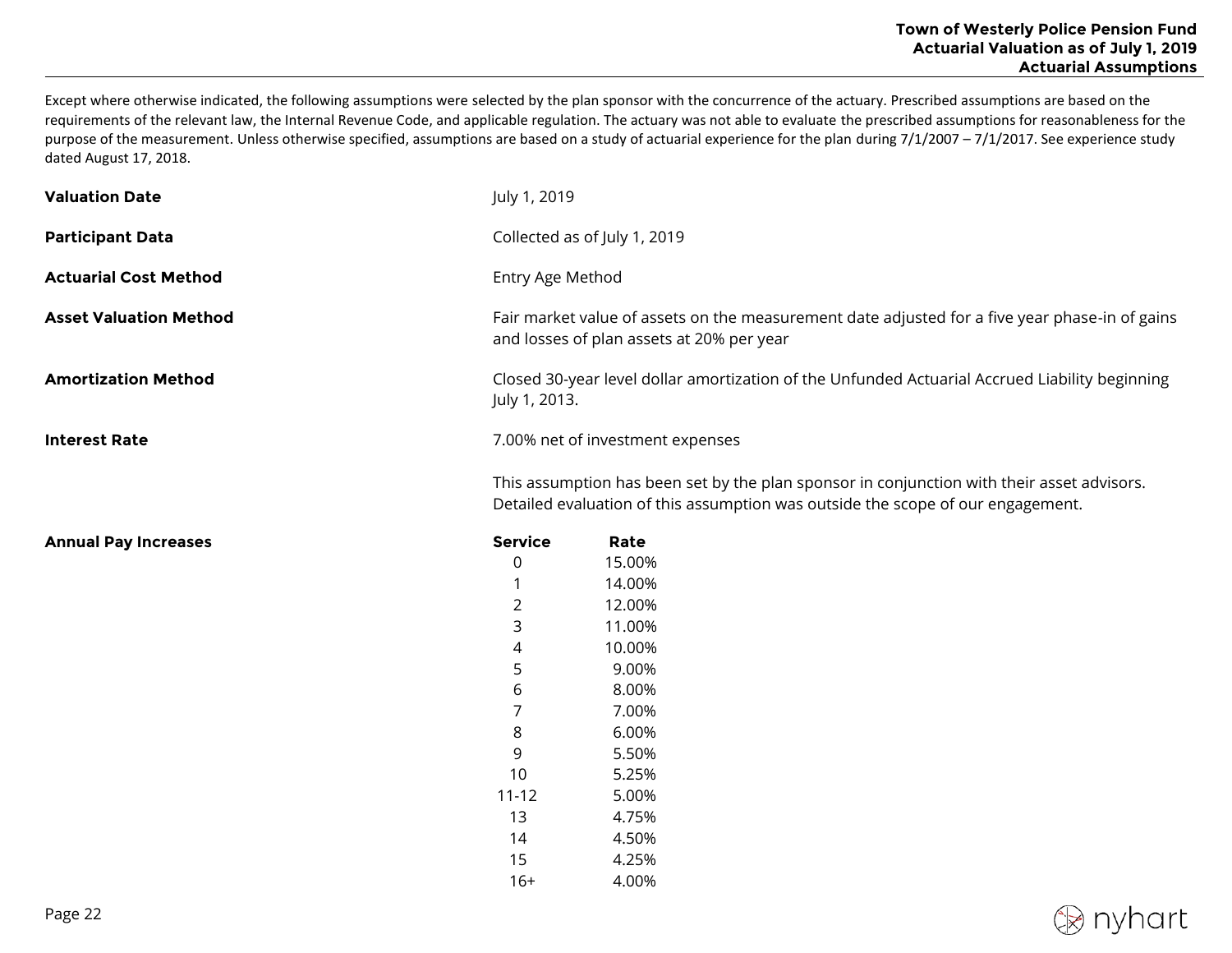The annual pay increases reflect the employer's average target increase for a career employee.

|                                 |                                                                                                                                    | <b>Actuarial Assumptions</b>                                                                                                                         |  |  |  |
|---------------------------------|------------------------------------------------------------------------------------------------------------------------------------|------------------------------------------------------------------------------------------------------------------------------------------------------|--|--|--|
| <b>Cost of Living Increases</b> | Valued explicitly                                                                                                                  |                                                                                                                                                      |  |  |  |
| <b>Mortality Rates</b>          |                                                                                                                                    |                                                                                                                                                      |  |  |  |
| Healthy                         |                                                                                                                                    | RP 2014 Mortality Table with generational improvements from 2006 using scale MP-2018                                                                 |  |  |  |
| Disabled                        | 2018                                                                                                                               | RP 2014 Disabled Mortality Table with generational improvements from 2006 using scale MP-                                                            |  |  |  |
|                                 |                                                                                                                                    | As the plan is not large enough to have credible experience, mortality assumptions are set to<br>reflect general population trends.                  |  |  |  |
| <b>Disability Rates</b>         |                                                                                                                                    | 33% of the 1985 Pension Disability Table Class 4 rates for males and females                                                                         |  |  |  |
| <b>Withdrawal Rates</b>         | <b>Service</b><br>0<br>1<br>$\overline{2}$<br>3<br>4<br>5<br>6<br>$\overline{7}$<br>$\,8$<br>9<br>10<br>11<br>12<br>13<br>14<br>15 | Rate<br>7.00%<br>5.50%<br>5.00%<br>4.50%<br>4.00%<br>3.50%<br>3.00%<br>2.50%<br>2.25%<br>2.00%<br>1.75%<br>1.50%<br>1.25%<br>1.00%<br>0.75%<br>0.50% |  |  |  |
|                                 | $16+$                                                                                                                              | 0.00%                                                                                                                                                |  |  |  |
|                                 |                                                                                                                                    |                                                                                                                                                      |  |  |  |

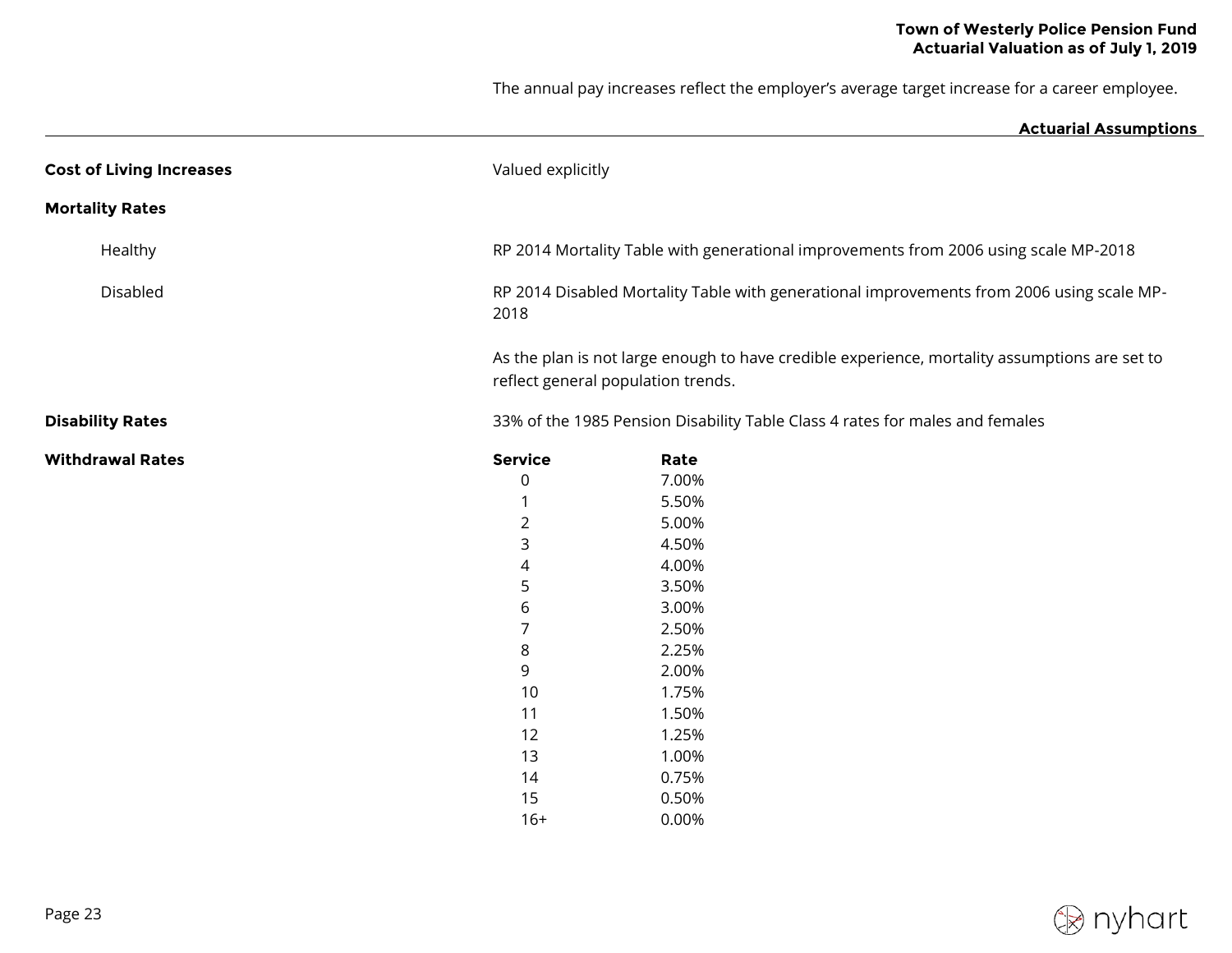#### **Town of Westerly Police Pension Fund Actuarial Valuation as of July 1, 2019**

**Actuarial Assumptions**

|                                           | <b>Service</b>                                                                                                                                   | Rate                                                                                  |  |  |
|-------------------------------------------|--------------------------------------------------------------------------------------------------------------------------------------------------|---------------------------------------------------------------------------------------|--|--|
|                                           | $20 - 22$                                                                                                                                        | 30.00%                                                                                |  |  |
|                                           | 23                                                                                                                                               | 20.00%                                                                                |  |  |
|                                           | 24-27                                                                                                                                            | 30.00%                                                                                |  |  |
|                                           | 28                                                                                                                                               | 100.00%                                                                               |  |  |
|                                           | For those hired after July 1, 2010:                                                                                                              |                                                                                       |  |  |
|                                           | <b>Service</b>                                                                                                                                   | Rate                                                                                  |  |  |
|                                           | $25 - 27$                                                                                                                                        | 30.00%                                                                                |  |  |
|                                           | 28                                                                                                                                               | 20.00%                                                                                |  |  |
|                                           | 29                                                                                                                                               | 30.00%                                                                                |  |  |
|                                           | 30                                                                                                                                               | 40.00%                                                                                |  |  |
|                                           | 31                                                                                                                                               | 100.00%                                                                               |  |  |
|                                           |                                                                                                                                                  | For those hired after July 1, 2013, these same rates apply upon attainment of age 52. |  |  |
| <b>Marital Status and Ages</b>            | 70% of males and 60% of females assumed married with wives 3 years younger than husbands                                                         |                                                                                       |  |  |
| <b>Payment Form</b>                       | 67.5% Joint & Survivor annuity for married; Single Life annuity otherwise                                                                        |                                                                                       |  |  |
| <b>Expense and/or Contingency Loading</b> | Estimated annual administrative fees. As administrative expenses are not paid from the pension<br>trust, no administrative expenses are assumed. |                                                                                       |  |  |

**Retirement Rates Retirement Rates For those hired on or before July 1, 2010:** 

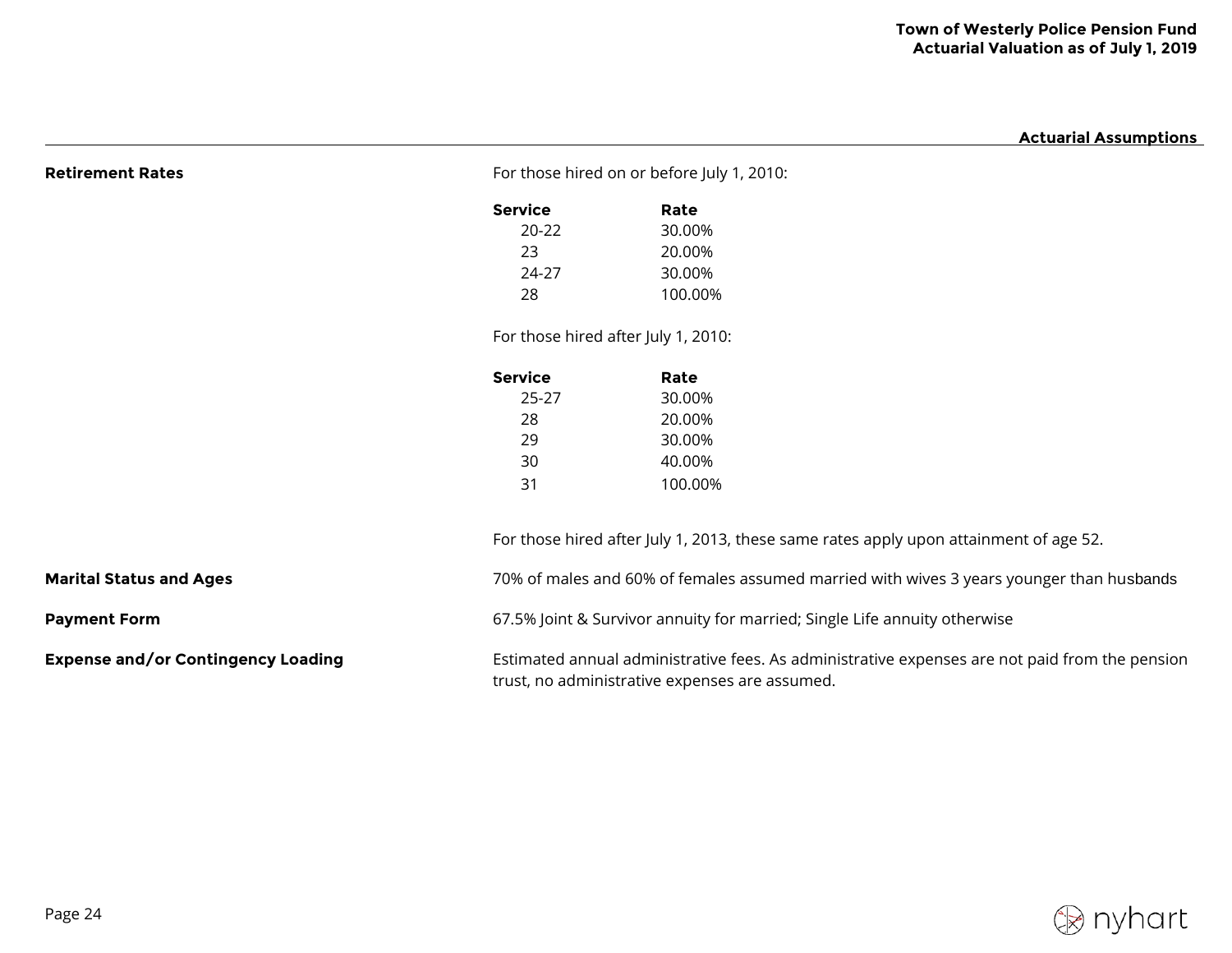The actuarial report also shows the necessary items required for plan reporting and any state requirements.

 $\checkmark$  Actuarial Recommended Contribution for Plan Year Ending June 30, 2021